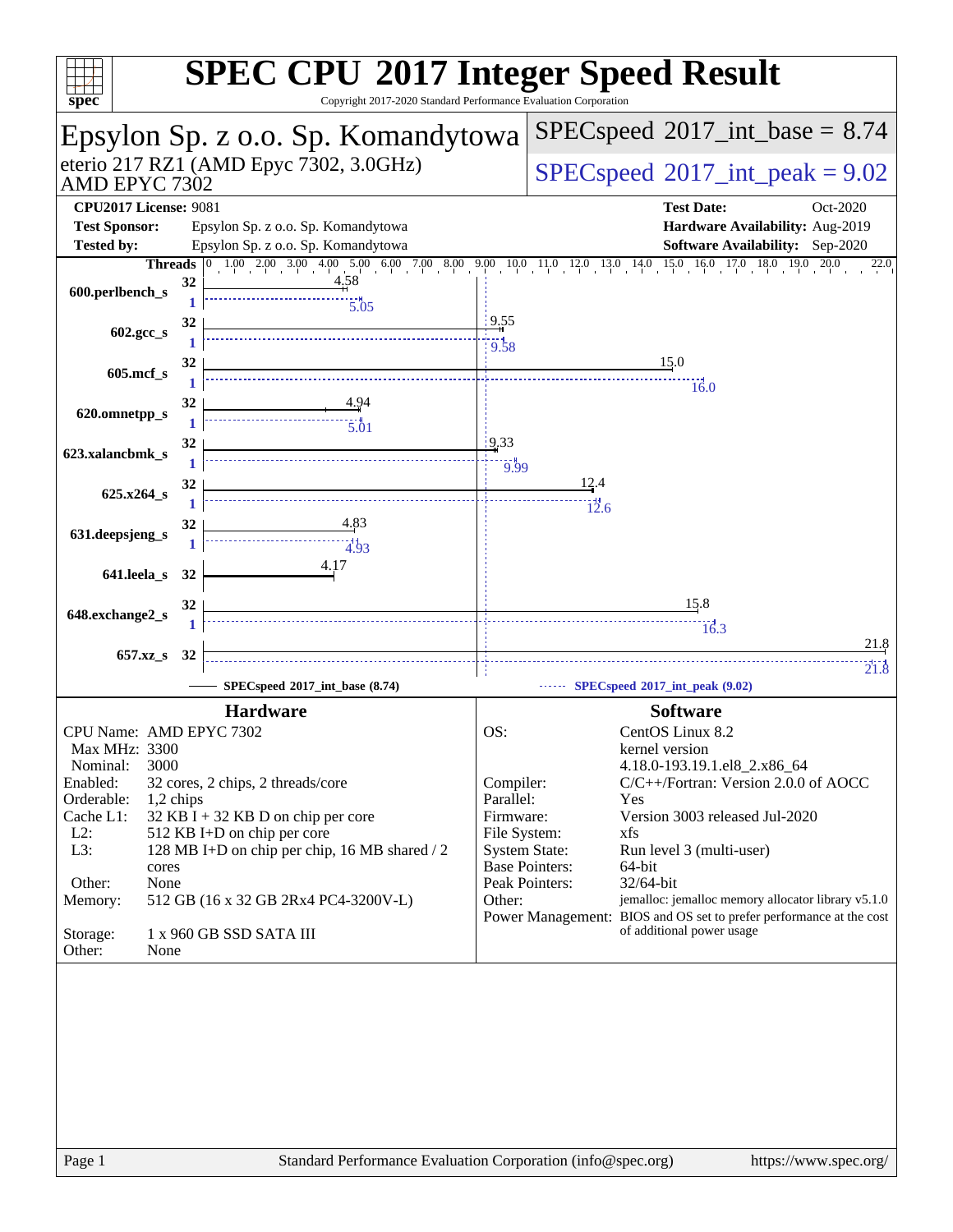

Copyright 2017-2020 Standard Performance Evaluation Corporation

#### Epsylon Sp. z o.o. Sp. Komandytowa<br>eterio 217 RZ1 (AMD Epyc 7302, 3.0GHz) AMD EPYC 7302  $SPECspeed@2017<sub>int</sub> peak = 9.02$  $SPECspeed@2017<sub>int</sub> peak = 9.02$  $SPECspeed^{\circ}2017\_int\_base = 8.74$  $SPECspeed^{\circ}2017\_int\_base = 8.74$ **[CPU2017 License:](http://www.spec.org/auto/cpu2017/Docs/result-fields.html#CPU2017License)** 9081 **[Test Date:](http://www.spec.org/auto/cpu2017/Docs/result-fields.html#TestDate)** Oct-2020 **[Test Sponsor:](http://www.spec.org/auto/cpu2017/Docs/result-fields.html#TestSponsor)** Epsylon Sp. z o.o. Sp. Komandytowa **[Hardware Availability:](http://www.spec.org/auto/cpu2017/Docs/result-fields.html#HardwareAvailability)** Aug-2019 **[Tested by:](http://www.spec.org/auto/cpu2017/Docs/result-fields.html#Testedby)** Epsylon Sp. z o.o. Sp. Komandytowa **[Software Availability:](http://www.spec.org/auto/cpu2017/Docs/result-fields.html#SoftwareAvailability)** Sep-2020 **[Results Table](http://www.spec.org/auto/cpu2017/Docs/result-fields.html#ResultsTable) [Benchmark](http://www.spec.org/auto/cpu2017/Docs/result-fields.html#Benchmark) [Threads](http://www.spec.org/auto/cpu2017/Docs/result-fields.html#Threads) [Seconds](http://www.spec.org/auto/cpu2017/Docs/result-fields.html#Seconds) [Ratio](http://www.spec.org/auto/cpu2017/Docs/result-fields.html#Ratio) [Seconds](http://www.spec.org/auto/cpu2017/Docs/result-fields.html#Seconds) [Ratio](http://www.spec.org/auto/cpu2017/Docs/result-fields.html#Ratio) [Seconds](http://www.spec.org/auto/cpu2017/Docs/result-fields.html#Seconds) [Ratio](http://www.spec.org/auto/cpu2017/Docs/result-fields.html#Ratio) Base [Threads](http://www.spec.org/auto/cpu2017/Docs/result-fields.html#Threads) [Seconds](http://www.spec.org/auto/cpu2017/Docs/result-fields.html#Seconds) [Ratio](http://www.spec.org/auto/cpu2017/Docs/result-fields.html#Ratio) [Seconds](http://www.spec.org/auto/cpu2017/Docs/result-fields.html#Seconds) [Ratio](http://www.spec.org/auto/cpu2017/Docs/result-fields.html#Ratio) [Seconds](http://www.spec.org/auto/cpu2017/Docs/result-fields.html#Seconds) [Ratio](http://www.spec.org/auto/cpu2017/Docs/result-fields.html#Ratio) Peak** [600.perlbench\\_s](http://www.spec.org/auto/cpu2017/Docs/benchmarks/600.perlbench_s.html) 32 **[388](http://www.spec.org/auto/cpu2017/Docs/result-fields.html#Median) [4.58](http://www.spec.org/auto/cpu2017/Docs/result-fields.html#Median)** 387 4.58 398 4.46 1 351 5.06 **[351](http://www.spec.org/auto/cpu2017/Docs/result-fields.html#Median) [5.05](http://www.spec.org/auto/cpu2017/Docs/result-fields.html#Median)** 356 4.99 [602.gcc\\_s](http://www.spec.org/auto/cpu2017/Docs/benchmarks/602.gcc_s.html) 32 421 9.46 416 9.58 **[417](http://www.spec.org/auto/cpu2017/Docs/result-fields.html#Median) [9.55](http://www.spec.org/auto/cpu2017/Docs/result-fields.html#Median)** 1 416 9.57 416 9.58 **[416](http://www.spec.org/auto/cpu2017/Docs/result-fields.html#Median) [9.58](http://www.spec.org/auto/cpu2017/Docs/result-fields.html#Median)** [605.mcf\\_s](http://www.spec.org/auto/cpu2017/Docs/benchmarks/605.mcf_s.html) 32 316 15.0 **[316](http://www.spec.org/auto/cpu2017/Docs/result-fields.html#Median) [15.0](http://www.spec.org/auto/cpu2017/Docs/result-fields.html#Median)** 315 15.0 1 296 16.0 **[296](http://www.spec.org/auto/cpu2017/Docs/result-fields.html#Median) [16.0](http://www.spec.org/auto/cpu2017/Docs/result-fields.html#Median)** 296 16.0 [620.omnetpp\\_s](http://www.spec.org/auto/cpu2017/Docs/benchmarks/620.omnetpp_s.html) 32 **[330](http://www.spec.org/auto/cpu2017/Docs/result-fields.html#Median) [4.94](http://www.spec.org/auto/cpu2017/Docs/result-fields.html#Median)** 325 5.01 417 3.91 1 323 5.05 **[325](http://www.spec.org/auto/cpu2017/Docs/result-fields.html#Median) [5.01](http://www.spec.org/auto/cpu2017/Docs/result-fields.html#Median)** 325 5.01 [623.xalancbmk\\_s](http://www.spec.org/auto/cpu2017/Docs/benchmarks/623.xalancbmk_s.html) 32 151 9.38 153 9.28 **[152](http://www.spec.org/auto/cpu2017/Docs/result-fields.html#Median) [9.33](http://www.spec.org/auto/cpu2017/Docs/result-fields.html#Median)** 1 **[142](http://www.spec.org/auto/cpu2017/Docs/result-fields.html#Median) [9.99](http://www.spec.org/auto/cpu2017/Docs/result-fields.html#Median)** 143 9.94 142 9.99 [625.x264\\_s](http://www.spec.org/auto/cpu2017/Docs/benchmarks/625.x264_s.html) 32 **[142](http://www.spec.org/auto/cpu2017/Docs/result-fields.html#Median) [12.4](http://www.spec.org/auto/cpu2017/Docs/result-fields.html#Median)** 142 12.4 142 12.4 1 139 12.7 141 12.5 **[140](http://www.spec.org/auto/cpu2017/Docs/result-fields.html#Median) [12.6](http://www.spec.org/auto/cpu2017/Docs/result-fields.html#Median)** [631.deepsjeng\\_s](http://www.spec.org/auto/cpu2017/Docs/benchmarks/631.deepsjeng_s.html) 32 297 4.83 **[297](http://www.spec.org/auto/cpu2017/Docs/result-fields.html#Median) [4.83](http://www.spec.org/auto/cpu2017/Docs/result-fields.html#Median)** 297 4.83 1 **[291](http://www.spec.org/auto/cpu2017/Docs/result-fields.html#Median) [4.93](http://www.spec.org/auto/cpu2017/Docs/result-fields.html#Median)** 291 4.93 300 4.78 [641.leela\\_s](http://www.spec.org/auto/cpu2017/Docs/benchmarks/641.leela_s.html) 32 409 4.17 **[409](http://www.spec.org/auto/cpu2017/Docs/result-fields.html#Median) [4.17](http://www.spec.org/auto/cpu2017/Docs/result-fields.html#Median)** 409 4.17 32 409 4.17 **[409](http://www.spec.org/auto/cpu2017/Docs/result-fields.html#Median) [4.17](http://www.spec.org/auto/cpu2017/Docs/result-fields.html#Median)** 409 4.17 [648.exchange2\\_s](http://www.spec.org/auto/cpu2017/Docs/benchmarks/648.exchange2_s.html) 32 186 15.8 **[186](http://www.spec.org/auto/cpu2017/Docs/result-fields.html#Median) [15.8](http://www.spec.org/auto/cpu2017/Docs/result-fields.html#Median)** 186 15.8 1 **[180](http://www.spec.org/auto/cpu2017/Docs/result-fields.html#Median) [16.3](http://www.spec.org/auto/cpu2017/Docs/result-fields.html#Median)** 180 16.3 180 16.3 [657.xz\\_s](http://www.spec.org/auto/cpu2017/Docs/benchmarks/657.xz_s.html) 32 284 21.7 284 21.8 **[284](http://www.spec.org/auto/cpu2017/Docs/result-fields.html#Median) [21.8](http://www.spec.org/auto/cpu2017/Docs/result-fields.html#Median)** 32 290 21.3 284 21.8 **[284](http://www.spec.org/auto/cpu2017/Docs/result-fields.html#Median) [21.8](http://www.spec.org/auto/cpu2017/Docs/result-fields.html#Median) [SPECspeed](http://www.spec.org/auto/cpu2017/Docs/result-fields.html#SPECspeed2017intbase)[2017\\_int\\_base =](http://www.spec.org/auto/cpu2017/Docs/result-fields.html#SPECspeed2017intbase) 8.74 [SPECspeed](http://www.spec.org/auto/cpu2017/Docs/result-fields.html#SPECspeed2017intpeak)[2017\\_int\\_peak =](http://www.spec.org/auto/cpu2017/Docs/result-fields.html#SPECspeed2017intpeak) 9.02** Results appear in the [order in which they were run.](http://www.spec.org/auto/cpu2017/Docs/result-fields.html#RunOrder) Bold underlined text [indicates a median measurement](http://www.spec.org/auto/cpu2017/Docs/result-fields.html#Median). **[Compiler Notes](http://www.spec.org/auto/cpu2017/Docs/result-fields.html#CompilerNotes)** The AMD64 AOCC Compiler Suite is available at <http://developer.amd.com/amd-aocc/> **[Submit Notes](http://www.spec.org/auto/cpu2017/Docs/result-fields.html#SubmitNotes)** The config file option 'submit' was used. 'numactl' was used to bind copies to the cores. See the configuration file for details. **[Operating System Notes](http://www.spec.org/auto/cpu2017/Docs/result-fields.html#OperatingSystemNotes)** 'ulimit -s unlimited' was used to set environment stack size 'ulimit -l 2097152' was used to set environment locked pages in memory limit runcpu command invoked through numactl i.e.: numactl --interleave=all runcpu <etc> Set dirty\_ratio=8 to limit dirty cache to 8% of memory Set swappiness=1 to swap only if necessary Set zone\_reclaim\_mode=1 to free local node memory and avoid remote memory sync then drop\_caches=3 to reset caches before invoking runcpu

dirty ratio, swappiness, zone reclaim mode and drop caches were all set using privileged echo (e.g. echo 1 > /proc/sys/vm/swappiness).

Transparent huge pages set to 'always' for this run (OS default)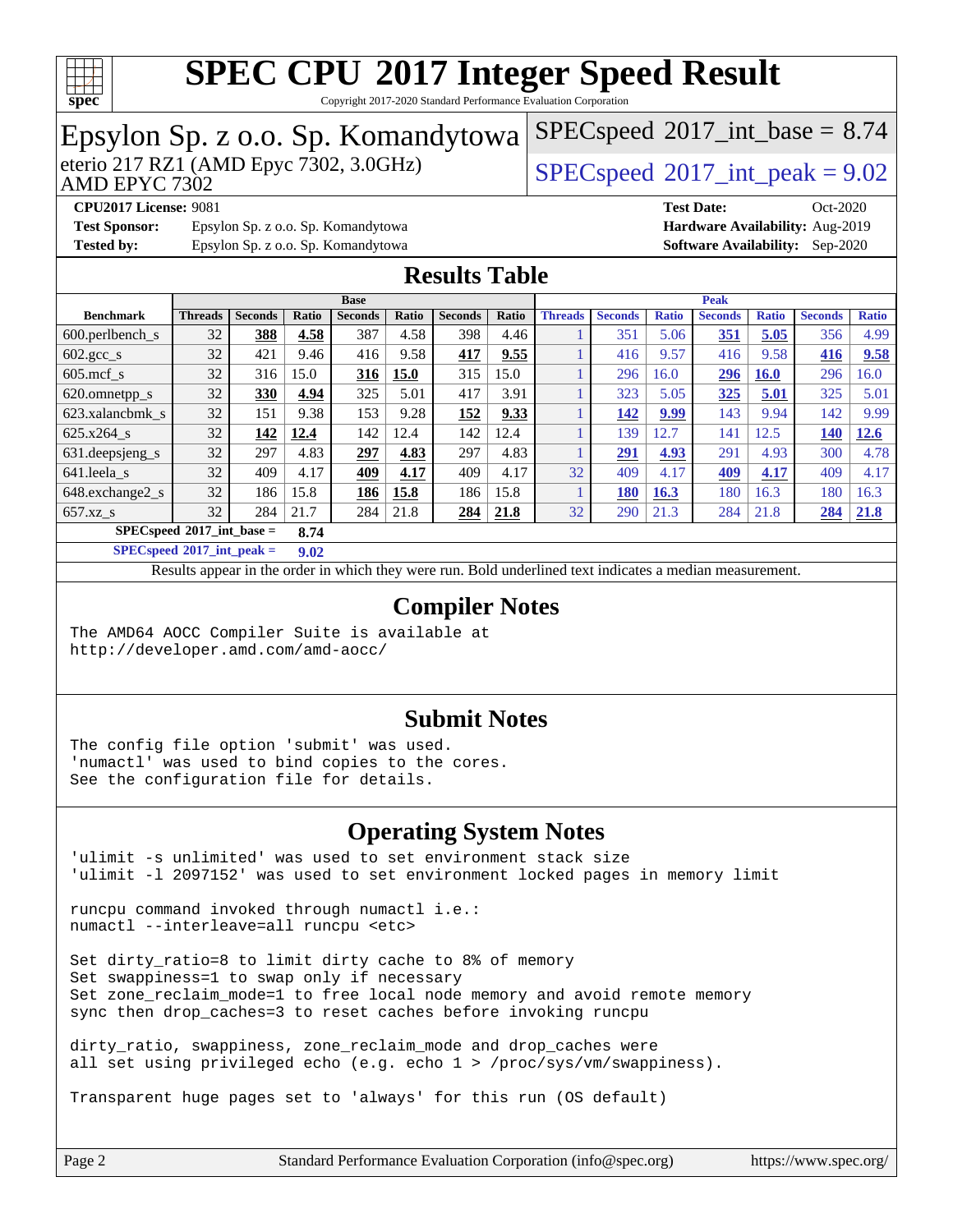

Copyright 2017-2020 Standard Performance Evaluation Corporation

| Epsylon Sp. z o.o. Sp. Komandytowa                                                                                                                                                                                                                                                                                                                                              | $SPEC speed^{\circ}2017\_int\_base = 8.74$        |  |
|---------------------------------------------------------------------------------------------------------------------------------------------------------------------------------------------------------------------------------------------------------------------------------------------------------------------------------------------------------------------------------|---------------------------------------------------|--|
| eterio 217 RZ1 (AMD Epyc 7302, 3.0GHz)<br>AMD EPYC 7302                                                                                                                                                                                                                                                                                                                         | $SPEC speed$ <sup>®</sup> $2017$ _int_peak = 9.02 |  |
| <b>CPU2017 License: 9081</b>                                                                                                                                                                                                                                                                                                                                                    | <b>Test Date:</b><br>Oct-2020                     |  |
| <b>Test Sponsor:</b><br>Epsylon Sp. z o.o. Sp. Komandytowa                                                                                                                                                                                                                                                                                                                      | Hardware Availability: Aug-2019                   |  |
| <b>Tested by:</b><br>Epsylon Sp. z o.o. Sp. Komandytowa                                                                                                                                                                                                                                                                                                                         | <b>Software Availability:</b> Sep-2020            |  |
| <b>Environment Variables Notes</b>                                                                                                                                                                                                                                                                                                                                              |                                                   |  |
| Environment variables set by runcpu before the start of the run:<br>$GOMP_CPU_AFFINITY = "0-63"$<br>LD_LIBRARY_PATH =<br>"/home/CPU2017-1.1.0/amd_speed_aocc200_rome_C_lib/64;/home/CPU2017-1.1.0<br>/amd_speed_aocc200_rome_C_lib/32:"<br>MALLOC_CONF = "retain:true"<br>OMP_DYNAMIC = "false"<br>OMP_SCHEDULE = "static"<br>OMP STACKSIZE = "128M"<br>OMP_THREAD_LIMIT = "64" |                                                   |  |
| Environment variables set by runcpu during the 600.perlbench_s peak run:<br>GOMP CPU AFFINITY = "0"                                                                                                                                                                                                                                                                             |                                                   |  |
| Environment variables set by runcpu during the 602.gcc_s peak run:<br>GOMP_CPU_AFFINITY = "0"                                                                                                                                                                                                                                                                                   |                                                   |  |
| Environment variables set by runcpu during the 605.mcf_s peak run:<br>GOMP_CPU_AFFINITY = "0"                                                                                                                                                                                                                                                                                   |                                                   |  |
| Environment variables set by runcpu during the 620.omnetpp_s peak run:<br>GOMP_CPU_AFFINITY = "0"                                                                                                                                                                                                                                                                               |                                                   |  |
| Environment variables set by runcpu during the 623.xalancbmk_s peak run:<br>GOMP_CPU_AFFINITY = "0"<br>OMP STACKSIZE = "128M"                                                                                                                                                                                                                                                   |                                                   |  |
| Environment variables set by runcpu during the 625.x264_s peak run:<br>GOMP CPU AFFINITY = "0"                                                                                                                                                                                                                                                                                  |                                                   |  |
| Environment variables set by runcpu during the 631.deepsjeng_s peak run:<br>GOMP_CPU_AFFINITY = "0"                                                                                                                                                                                                                                                                             |                                                   |  |
| Environment variables set by runcpu during the 648. exchange2_s peak run:<br>GOMP CPU AFFINITY = "0"                                                                                                                                                                                                                                                                            |                                                   |  |
| Environment variables set by runcpu during the 657.xz_s peak run:<br>$GOMP_CPU_AFFINITY = "0-31"$                                                                                                                                                                                                                                                                               |                                                   |  |
|                                                                                                                                                                                                                                                                                                                                                                                 |                                                   |  |

#### **[General Notes](http://www.spec.org/auto/cpu2017/Docs/result-fields.html#GeneralNotes)**

Binaries were compiled on a system with 2x AMD EPYC 7601 CPU + 512GB Memory using Fedora 26

NA: The test sponsor attests, as of date of publication, that CVE-2017-5754 (Meltdown) is mitigated in the system as tested and documented.

**(Continued on next page)**

Page 3 Standard Performance Evaluation Corporation [\(info@spec.org\)](mailto:info@spec.org) <https://www.spec.org/>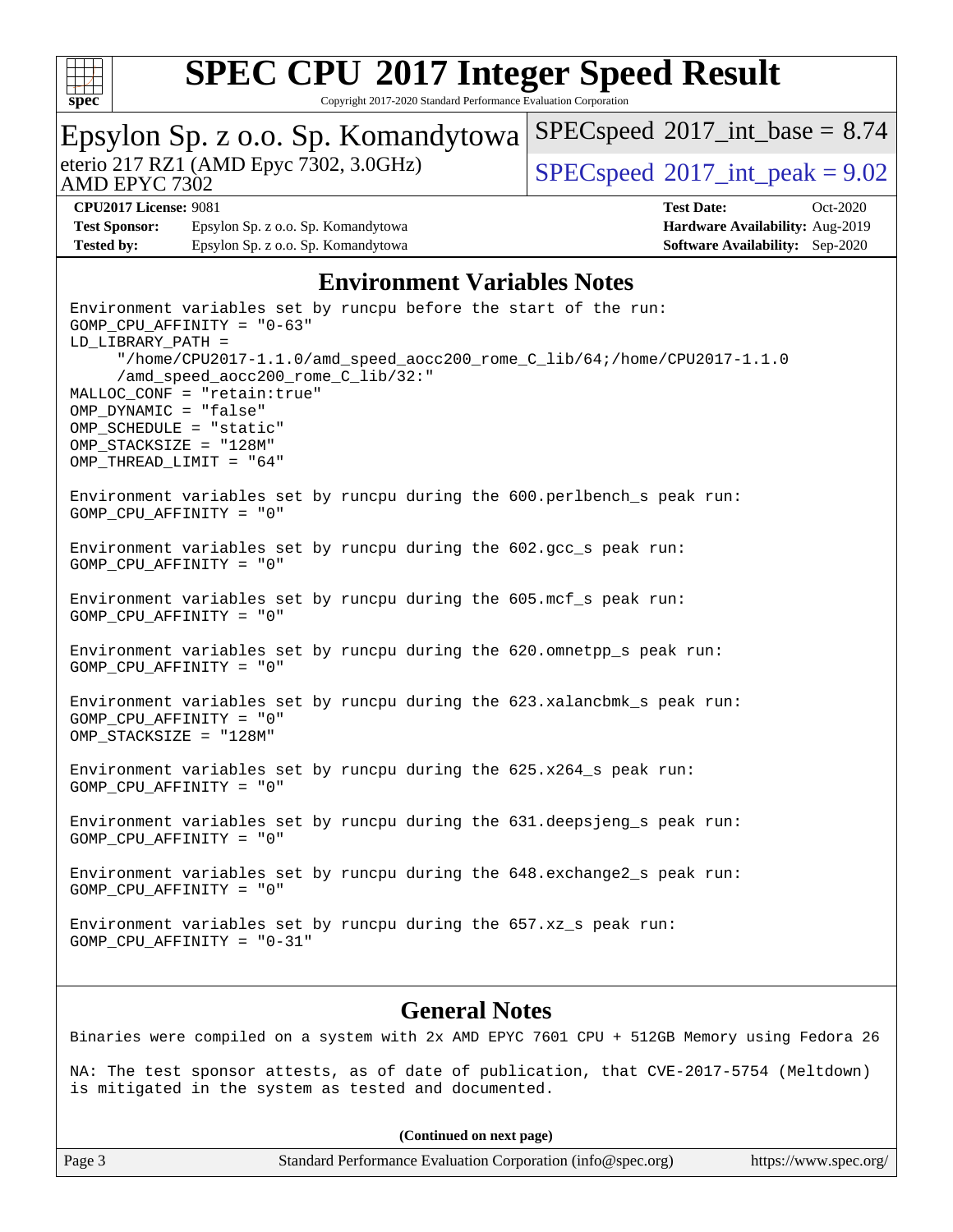

Copyright 2017-2020 Standard Performance Evaluation Corporation

# Epsylon Sp. z o.o. Sp. Komandytowa<br>eterio 217 RZ1 (AMD Epyc 7302, 3.0GHz)

 $SPECspeed@2017<sub>int</sub> peak = 9.02$  $SPECspeed@2017<sub>int</sub> peak = 9.02$ 

 $SPECspeed^{\circ}2017\_int\_base = 8.74$  $SPECspeed^{\circ}2017\_int\_base = 8.74$ 

### AMD EPYC 7302

**[Test Sponsor:](http://www.spec.org/auto/cpu2017/Docs/result-fields.html#TestSponsor)** Epsylon Sp. z o.o. Sp. Komandytowa **[Hardware Availability:](http://www.spec.org/auto/cpu2017/Docs/result-fields.html#HardwareAvailability)** Aug-2019 **[Tested by:](http://www.spec.org/auto/cpu2017/Docs/result-fields.html#Testedby)** Epsylon Sp. z o.o. Sp. Komandytowa **[Software Availability:](http://www.spec.org/auto/cpu2017/Docs/result-fields.html#SoftwareAvailability)** Sep-2020

**[CPU2017 License:](http://www.spec.org/auto/cpu2017/Docs/result-fields.html#CPU2017License)** 9081 **[Test Date:](http://www.spec.org/auto/cpu2017/Docs/result-fields.html#TestDate)** Oct-2020

### **[General Notes \(Continued\)](http://www.spec.org/auto/cpu2017/Docs/result-fields.html#GeneralNotes)**

Yes: The test sponsor attests, as of date of publication, that CVE-2017-5753 (Spectre variant 1) is mitigated in the system as tested and documented. Yes: The test sponsor attests, as of date of publication, that CVE-2017-5715 (Spectre variant 2) is mitigated in the system as tested and documented.

jemalloc: configured and built with GCC v9.1.0 in Ubuntu 19.04 with -O3 -znver2 -flto jemalloc 5.1.0 is available here: <https://github.com/jemalloc/jemalloc/releases/download/5.1.0/jemalloc-5.1.0.tar.bz2>

### **[Platform Notes](http://www.spec.org/auto/cpu2017/Docs/result-fields.html#PlatformNotes)**

Page 4 Standard Performance Evaluation Corporation [\(info@spec.org\)](mailto:info@spec.org) <https://www.spec.org/> BIOS settings: Power phase shedding = Disabled SVM Mode = Disabled SR-IOV support = Disabled DRAM Scrub time = Disabled NUMA nodes per socket = NPS4 Determinism Slider = Power Sysinfo program /home/CPU2017-1.1.0/bin/sysinfo Rev: r6365 of 2019-08-21 295195f888a3d7edb1e6e46a485a0011 running on Zyxel Wed Oct 21 03:33:10 2020 SUT (System Under Test) info as seen by some common utilities. For more information on this section, see <https://www.spec.org/cpu2017/Docs/config.html#sysinfo> From /proc/cpuinfo model name : AMD EPYC 7302 16-Core Processor 2 "physical id"s (chips) 64 "processors" cores, siblings (Caution: counting these is hw and system dependent. The following excerpts from /proc/cpuinfo might not be reliable. Use with caution.) cpu cores : 16 siblings : 32 physical 0: cores 0 1 4 5 8 9 12 13 16 17 20 21 24 25 28 29 physical 1: cores 0 1 4 5 8 9 12 13 16 17 20 21 24 25 28 29 From lscpu: Architecture: x86\_64 CPU op-mode(s): 32-bit, 64-bit Byte Order: Little Endian  $CPU(s):$  64 On-line CPU(s) list: 0-63 Thread(s) per core: 2 **(Continued on next page)**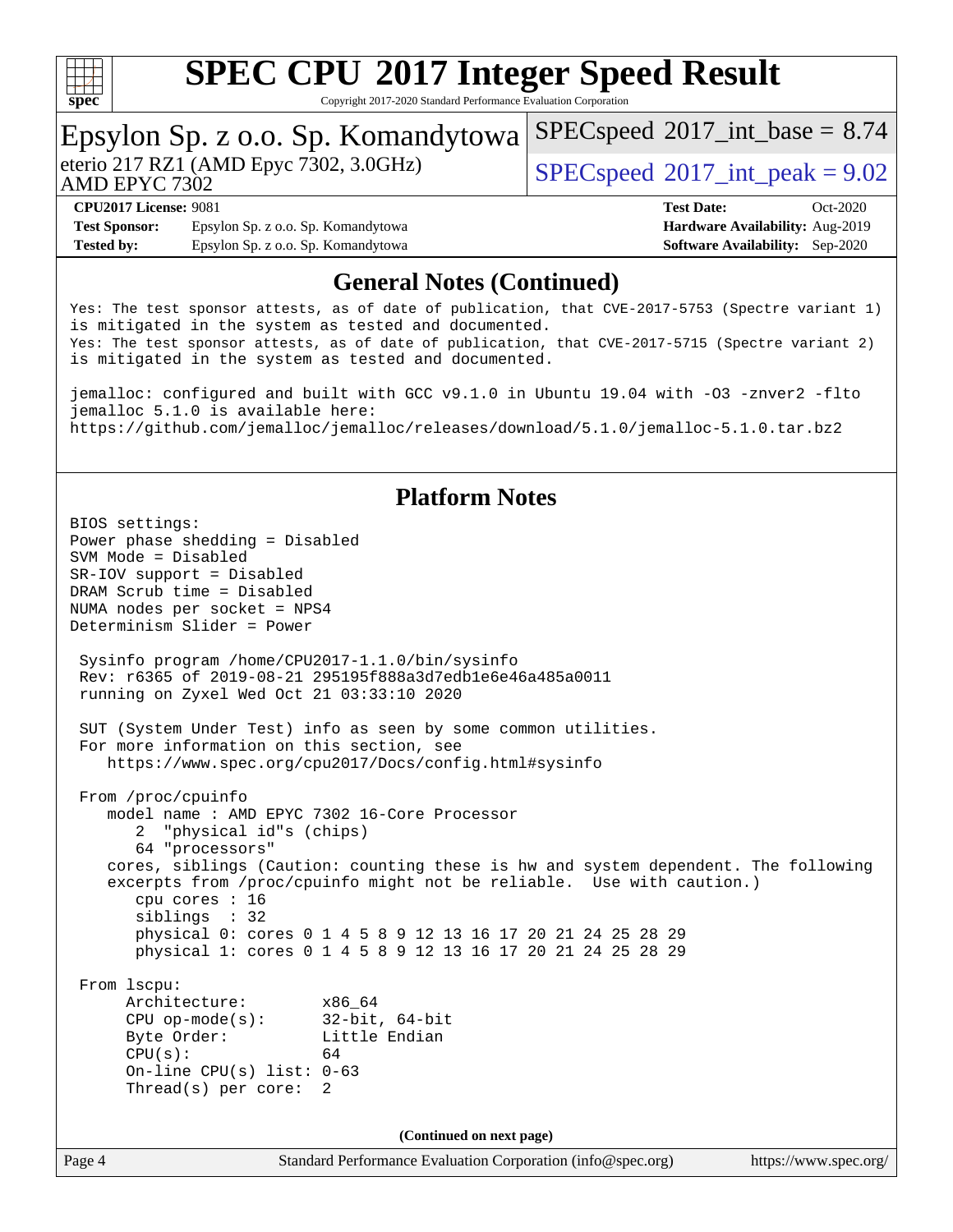

Copyright 2017-2020 Standard Performance Evaluation Corporation

#### Epsylon Sp. z o.o. Sp. Komandytowa<br>eterio 217 RZ1 (AMD Epyc 7302, 3.0GHz) AMD EPYC 7302  $SPECspeed@2017<sub>int</sub> peak = 9.02$  $SPECspeed@2017<sub>int</sub> peak = 9.02$  $SPECspeed^{\circ}2017\_int\_base = 8.74$  $SPECspeed^{\circ}2017\_int\_base = 8.74$ **[CPU2017 License:](http://www.spec.org/auto/cpu2017/Docs/result-fields.html#CPU2017License)** 9081 **[Test Date:](http://www.spec.org/auto/cpu2017/Docs/result-fields.html#TestDate)** Oct-2020 **[Test Sponsor:](http://www.spec.org/auto/cpu2017/Docs/result-fields.html#TestSponsor)** Epsylon Sp. z o.o. Sp. Komandytowa **[Hardware Availability:](http://www.spec.org/auto/cpu2017/Docs/result-fields.html#HardwareAvailability)** Aug-2019 **[Tested by:](http://www.spec.org/auto/cpu2017/Docs/result-fields.html#Testedby)** Epsylon Sp. z o.o. Sp. Komandytowa **[Software Availability:](http://www.spec.org/auto/cpu2017/Docs/result-fields.html#SoftwareAvailability)** Sep-2020 **[Platform Notes \(Continued\)](http://www.spec.org/auto/cpu2017/Docs/result-fields.html#PlatformNotes)** Core(s) per socket: 16 Socket(s): 2 NUMA node(s): 8 Vendor ID: AuthenticAMD CPU family: 23 Model: 49 Model name: AMD EPYC 7302 16-Core Processor Stepping: 0 CPU MHz: 2167.550 CPU max MHz: 3000.0000 CPU min MHz: 1500.0000 BogoMIPS: 6000.35 Virtualization: AMD-V L1d cache: 32K L1i cache: 32K L2 cache: 512K L3 cache: 16384K NUMA node0 CPU(s): 0-3,32-35 NUMA node1 CPU(s): 4-7,36-39 NUMA node2 CPU(s): 8-11,40-43 NUMA node3 CPU(s): 12-15,44-47 NUMA node4 CPU(s): 16-19,48-51 NUMA node5 CPU(s): 20-23,52-55 NUMA node6 CPU(s): 24-27,56-59 NUMA node7 CPU(s): 28-31,60-63 Flags: fpu vme de pse tsc msr pae mce cx8 apic sep mtrr pge mca cmov pat pse36 clflush mmx fxsr sse sse2 ht syscall nx mmxext fxsr\_opt pdpe1gb rdtscp lm constant\_tsc rep\_good nopl nonstop\_tsc cpuid extd\_apicid aperfmperf pni pclmulqdq monitor ssse3 fma cx16 sse4\_1 sse4\_2 movbe popcnt aes xsave avx f16c rdrand lahf\_lm cmp\_legacy svm extapic cr8\_legacy abm sse4a misalignsse 3dnowprefetch osvw ibs skinit wdt tce topoext perfctr\_core perfctr\_nb bpext perfctr\_llc mwaitx cpb cat\_l3 cdp\_l3 hw\_pstate sme ssbd mba sev ibrs ibpb stibp vmmcall fsgsbase bmi1 avx2 smep bmi2 cqm rdt\_a rdseed adx smap clflushopt clwb sha\_ni xsaveopt xsavec xgetbv1 xsaves cqm\_llc cqm\_occup\_llc cqm\_mbm\_total cqm\_mbm\_local clzero irperf xsaveerptr wbnoinvd arat npt lbrv svm\_lock nrip\_save tsc\_scale vmcb\_clean flushbyasid decodeassists pausefilter pfthreshold avic v\_vmsave\_vmload vgif umip rdpid overflow\_recov succor smca /proc/cpuinfo cache data cache size : 512 KB From numactl --hardware WARNING: a numactl 'node' might or might not correspond to a physical chip. available: 8 nodes (0-7) node 0 cpus: 0 1 2 3 32 33 34 35 node 0 size: 64063 MB node 0 free: 63853 MB **(Continued on next page)**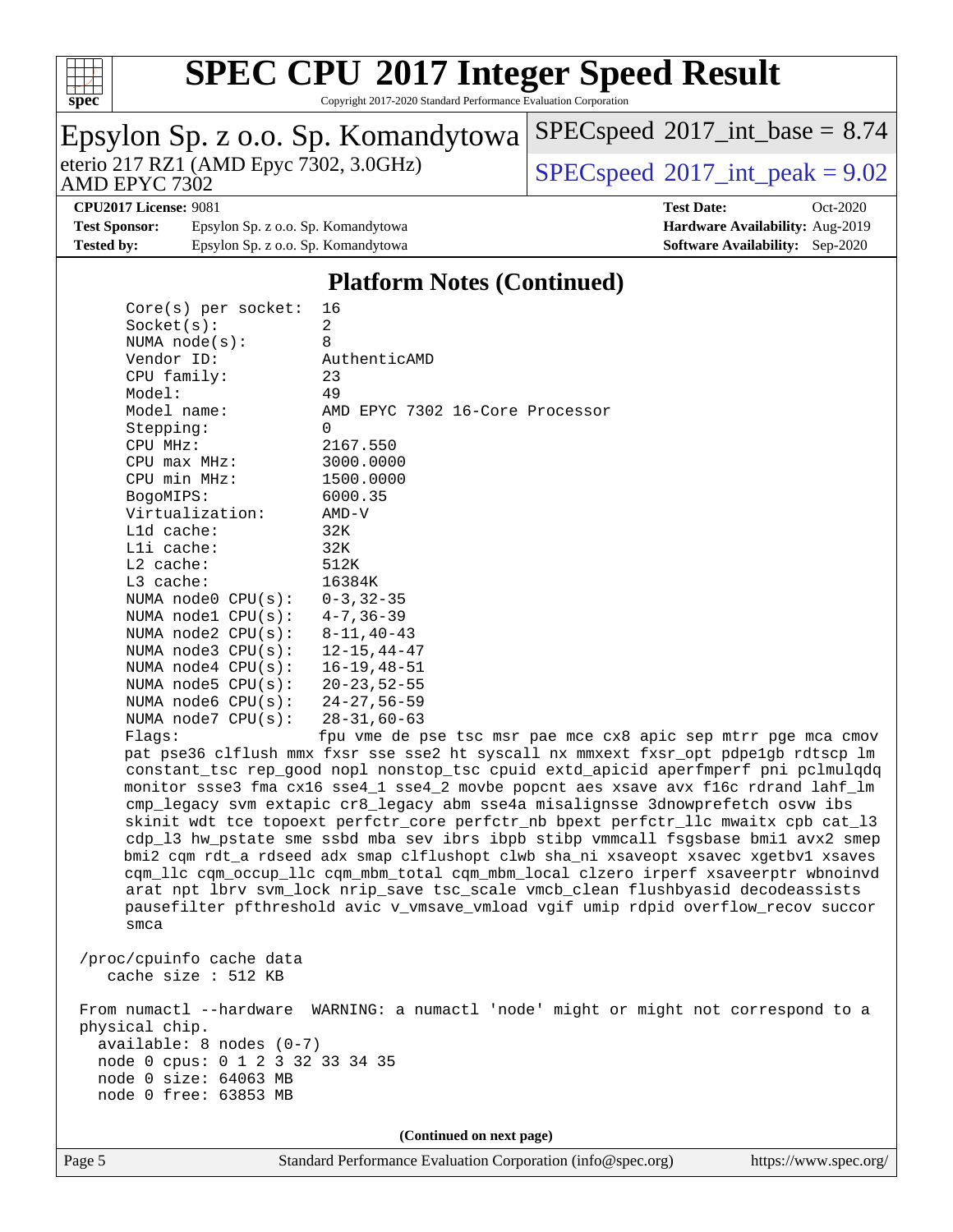

Copyright 2017-2020 Standard Performance Evaluation Corporation

| Epsylon Sp. z o.o. Sp. Komandytowa<br>eterio 217 RZ1 (AMD Epyc 7302, 3.0GHz)<br>AMD EPYC 7302 | $SPEC speed^{\circ}2017\_int\_base = 8.74$ |  |  |
|-----------------------------------------------------------------------------------------------|--------------------------------------------|--|--|
|                                                                                               | $SPEC speed^{\circ}2017$ int peak = 9.02   |  |  |
| <b>CPU2017 License: 9081</b>                                                                  | <b>Test Date:</b><br>$Oct-2020$            |  |  |
| <b>Test Sponsor:</b><br>Epsylon Sp. z o.o. Sp. Komandytowa                                    | Hardware Availability: Aug-2019            |  |  |
| <b>Tested by:</b><br>Epsylon Sp. z o.o. Sp. Komandytowa                                       | <b>Software Availability:</b> Sep-2020     |  |  |
| <b>Platform Notes (Continued)</b>                                                             |                                            |  |  |
| node 1 cpus: 4 5 6 7 36 37 38 39                                                              |                                            |  |  |
| node 1 size: 64481 MB                                                                         |                                            |  |  |
| node 1 free: 64070 MB                                                                         |                                            |  |  |
| node 2 cpus: 8 9 10 11 40 41 42 43                                                            |                                            |  |  |
| node 2 size: 64508 MB                                                                         |                                            |  |  |
| node 2 free: 64376 MB                                                                         |                                            |  |  |
| node 3 cpus: 12 13 14 15 44 45 46 47                                                          |                                            |  |  |

 4: 32 32 32 32 10 12 12 12 5: 32 32 32 32 12 10 12 12 6: 32 32 32 32 12 12 10 12 7: 32 32 32 32 12 12 12 10 From /proc/meminfo MemTotal: 527961036 kB HugePages\_Total: 0 Hugepagesize: 2048 kB

 node 3 size: 64496 MB node 3 free: 64393 MB

 node 4 size: 64508 MB node 4 free: 64425 MB

 node 5 size: 64508 MB node 5 free: 64411 MB

 node 6 size: 64508 MB node 6 free: 64407 MB

 node 7 size: 64509 MB node 7 free: 64411 MB

node distances:

node 4 cpus: 16 17 18 19 48 49 50 51

node 5 cpus: 20 21 22 23 52 53 54 55

node 6 cpus: 24 25 26 27 56 57 58 59

node 7 cpus: 28 29 30 31 60 61 62 63

 node 0 1 2 3 4 5 6 7 0: 10 12 12 12 32 32 32 32 1: 12 10 12 12 32 32 32 32 2: 12 12 10 12 32 32 32 32 3: 12 12 12 10 32 32 32 32

 From /etc/\*release\* /etc/\*version\* centos-release: CentOS Linux release 8.2.2004 (Core) centos-release-upstream: Derived from Red Hat Enterprise Linux 8.2 (Source) os-release: NAME="CentOS Linux" VERSION="8 (Core)" ID="centos" ID\_LIKE="rhel fedora" VERSION\_ID="8" PLATFORM\_ID="platform:el8"

**(Continued on next page)**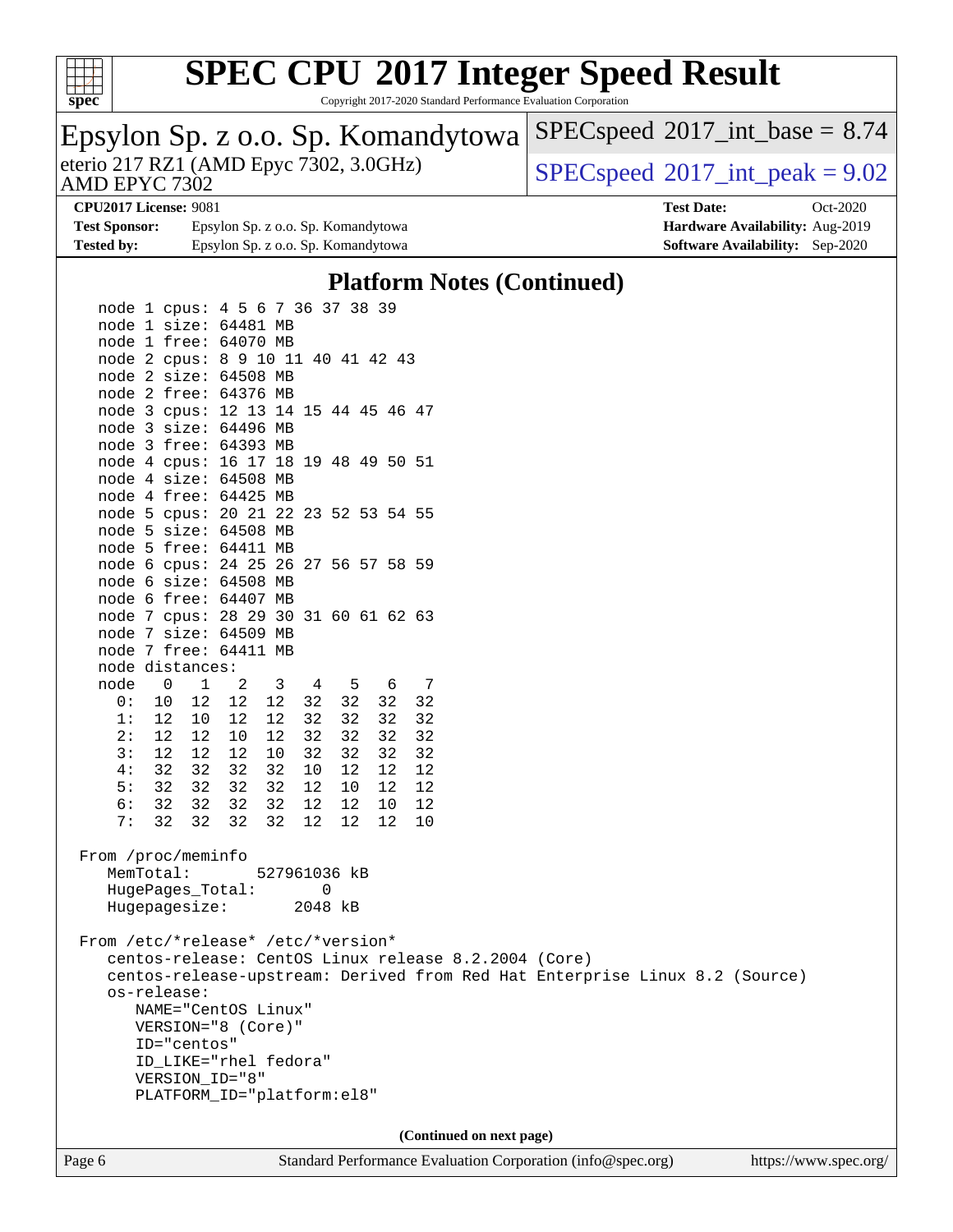

Copyright 2017-2020 Standard Performance Evaluation Corporation

| Epsylon Sp. z o.o. Sp. Komandytowa                                                                                                                                                                                                                                                                                                                                                                                                            | $SPEC speed^{\circ}2017\_int\_base = 8.74$                                                                                |  |
|-----------------------------------------------------------------------------------------------------------------------------------------------------------------------------------------------------------------------------------------------------------------------------------------------------------------------------------------------------------------------------------------------------------------------------------------------|---------------------------------------------------------------------------------------------------------------------------|--|
| eterio 217 RZ1 (AMD Epyc 7302, 3.0GHz)<br><b>AMD EPYC 7302</b>                                                                                                                                                                                                                                                                                                                                                                                | $SPEC speed^{\circ}2017\_int\_peak = 9.02$                                                                                |  |
| <b>CPU2017 License: 9081</b>                                                                                                                                                                                                                                                                                                                                                                                                                  | <b>Test Date:</b><br>Oct-2020                                                                                             |  |
| Epsylon Sp. z o.o. Sp. Komandytowa<br><b>Test Sponsor:</b><br><b>Tested by:</b><br>Epsylon Sp. z o.o. Sp. Komandytowa                                                                                                                                                                                                                                                                                                                         | Hardware Availability: Aug-2019<br><b>Software Availability:</b> Sep-2020                                                 |  |
|                                                                                                                                                                                                                                                                                                                                                                                                                                               |                                                                                                                           |  |
| <b>Platform Notes (Continued)</b>                                                                                                                                                                                                                                                                                                                                                                                                             |                                                                                                                           |  |
| PRETTY_NAME="CentOS Linux 8 (Core)"<br>ANSI_COLOR="0;31"<br>redhat-release: CentOS Linux release 8.2.2004 (Core)<br>system-release: CentOS Linux release 8.2.2004 (Core)<br>system-release-cpe: cpe:/o:centos:centos:8                                                                                                                                                                                                                        |                                                                                                                           |  |
| uname $-a$ :<br>Linux Zyxel 4.18.0-193.19.1.el8_2.x86_64 #1 SMP Mon Sep 14 14:37:00 UTC 2020 x86_64<br>x86_64 x86_64 GNU/Linux                                                                                                                                                                                                                                                                                                                |                                                                                                                           |  |
| Kernel self-reported vulnerability status:                                                                                                                                                                                                                                                                                                                                                                                                    |                                                                                                                           |  |
| Not affected<br>itlb multihit:<br>CVE-2018-3620 (L1 Terminal Fault):<br>Not affected<br>Microarchitectural Data Sampling:<br>Not affected<br>CVE-2017-5754 (Meltdown):<br>Not affected<br>CVE-2018-3639 (Speculative Store Bypass): Mitigation: Speculative Store Bypass disabled<br>via prctl and seccomp<br>Mitigation: usercopy/swapgs barriers and __user<br>$CVE-2017-5753$ (Spectre variant 1):                                         |                                                                                                                           |  |
| CVE-2017-5715 (Spectre variant 2):                                                                                                                                                                                                                                                                                                                                                                                                            | pointer sanitization<br>Mitigation: Full AMD retpoline, IBPB:<br>conditional, IBRS_FW, STIBP: conditional, RSB<br>filling |  |
| srbds:<br>tsx_async_abort:                                                                                                                                                                                                                                                                                                                                                                                                                    | Not affected<br>Not affected                                                                                              |  |
| run-level 3 Oct 21 03:23                                                                                                                                                                                                                                                                                                                                                                                                                      |                                                                                                                           |  |
| SPEC is set to: /home/CPU2017-1.1.0<br>Type Size Used Avail Use% Mounted on<br>Filesystem<br>/dev/mapper/cl_zyxel-home xfs<br>839G 9.7G 829G<br>2% / home                                                                                                                                                                                                                                                                                     |                                                                                                                           |  |
| From /sys/devices/virtual/dmi/id<br>American Megatrends Inc. 3003 07/10/2020<br>BIOS:<br>Vendor: ASUSTeK COMPUTER INC.<br>Product: KNPP-D32-R Series<br>Product Family: Server<br>Serial: System Serial Number                                                                                                                                                                                                                                |                                                                                                                           |  |
| Additional information from dmidecode follows. WARNING: Use caution when you interpret<br>this section. The 'dmidecode' program reads system data which is "intended to allow<br>hardware to be accurately determined", but the intent may not be met, as there are<br>frequent changes to hardware, firmware, and the "DMTF SMBIOS" standard.<br>Memory:<br>16x Micron Technology 36ASF4G72PZ-3G2E2 32 kB 2 rank 3200<br>16x Unknown Unknown |                                                                                                                           |  |
| (Continued on next page)                                                                                                                                                                                                                                                                                                                                                                                                                      |                                                                                                                           |  |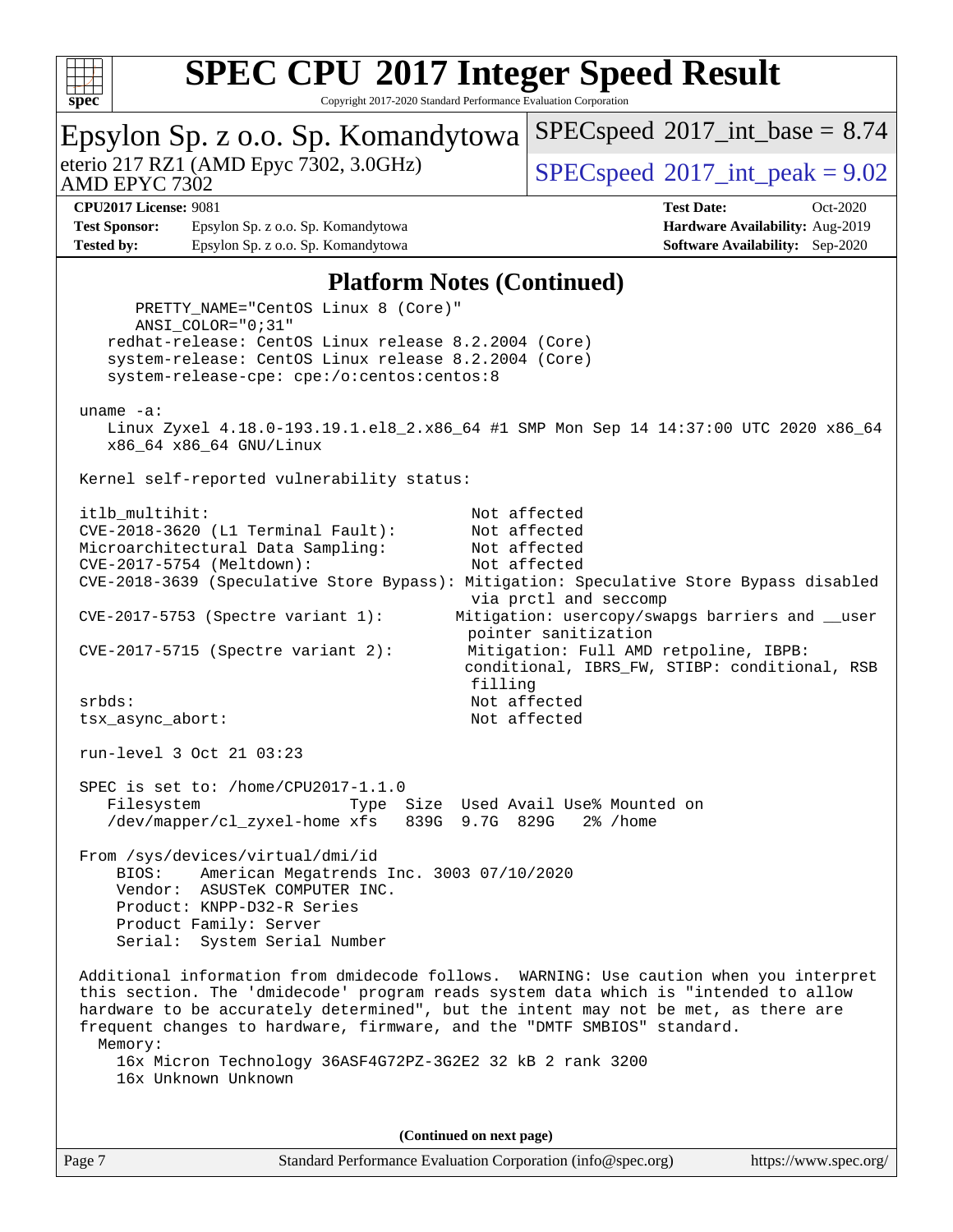

Copyright 2017-2020 Standard Performance Evaluation Corporation

#### Epsylon Sp. z o.o. Sp. Komandytowa AMD EPYC 7302 eterio 217 RZ1 (AMD Epyc 7302, 3.0GHz)  $\text{SPEC speed} \textcircled{}2017\text{ int peak} = 9.02$  $SPECspeed^{\circ}2017\_int\_base = 8.74$  $SPECspeed^{\circ}2017\_int\_base = 8.74$ **[CPU2017 License:](http://www.spec.org/auto/cpu2017/Docs/result-fields.html#CPU2017License)** 9081 **[Test Date:](http://www.spec.org/auto/cpu2017/Docs/result-fields.html#TestDate)** Oct-2020 **[Test Sponsor:](http://www.spec.org/auto/cpu2017/Docs/result-fields.html#TestSponsor)** Epsylon Sp. z o.o. Sp. Komandytowa **[Hardware Availability:](http://www.spec.org/auto/cpu2017/Docs/result-fields.html#HardwareAvailability)** Aug-2019 **[Tested by:](http://www.spec.org/auto/cpu2017/Docs/result-fields.html#Testedby)** Epsylon Sp. z o.o. Sp. Komandytowa **[Software Availability:](http://www.spec.org/auto/cpu2017/Docs/result-fields.html#SoftwareAvailability)** Sep-2020 **[Platform Notes \(Continued\)](http://www.spec.org/auto/cpu2017/Docs/result-fields.html#PlatformNotes)** (End of data from sysinfo program) **[Compiler Version Notes](http://www.spec.org/auto/cpu2017/Docs/result-fields.html#CompilerVersionNotes)** ============================================================================== C | 600.perlbench\_s(base, peak) 602.gcc\_s(base, peak) 605.mcf\_s(base, | peak) 625.x264\_s(base, peak) 657.xz\_s(base, peak) ------------------------------------------------------------------------------ AOCC.LLVM.2.0.0.B191.2019\_07\_19 clang version 8.0.0 (CLANG: Jenkins AOCC\_2\_0\_0-Build#191) (based on LLVM AOCC.LLVM.2.0.0.B191.2019\_07\_19) Target: x86\_64-unknown-linux-gnu Thread model: posix InstalledDir: /sppo/dev/compilers/aocc-compiler-2.0.0/bin ------------------------------------------------------------------------------ ============================================================================== C++ | 623.xalancbmk\_s(peak) ------------------------------------------------------------------------------ AOCC.LLVM.2.0.0.B191.2019\_07\_19 clang version 8.0.0 (CLANG: Jenkins AOCC\_2\_0\_0-Build#191) (based on LLVM AOCC.LLVM.2.0.0.B191.2019\_07\_19) Target: i386-unknown-linux-gnu Thread model: posix InstalledDir: /sppo/dev/compilers/aocc-compiler-2.0.0/bin ------------------------------------------------------------------------------ ============================================================================== C++ | 620.omnetpp\_s(base, peak) 623.xalancbmk\_s(base) | 631.deepsjeng\_s(base, peak) 641.leela\_s(base, peak) ------------------------------------------------------------------------------ AOCC.LLVM.2.0.0.B191.2019\_07\_19 clang version 8.0.0 (CLANG: Jenkins AOCC\_2\_0\_0-Build#191) (based on LLVM AOCC.LLVM.2.0.0.B191.2019\_07\_19) Target: x86\_64-unknown-linux-gnu Thread model: posix InstalledDir: /sppo/dev/compilers/aocc-compiler-2.0.0/bin ------------------------------------------------------------------------------ ============================================================================== C++ | 623.xalancbmk\_s(peak) ------------------------------------------------------------------------------ AOCC.LLVM.2.0.0.B191.2019\_07\_19 clang version 8.0.0 (CLANG: Jenkins AOCC\_2\_0\_0-Build#191) (based on LLVM AOCC.LLVM.2.0.0.B191.2019\_07\_19) Target: i386-unknown-linux-gnu Thread model: posix InstalledDir: /sppo/dev/compilers/aocc-compiler-2.0.0/bin ------------------------------------------------------------------------------ **(Continued on next page)**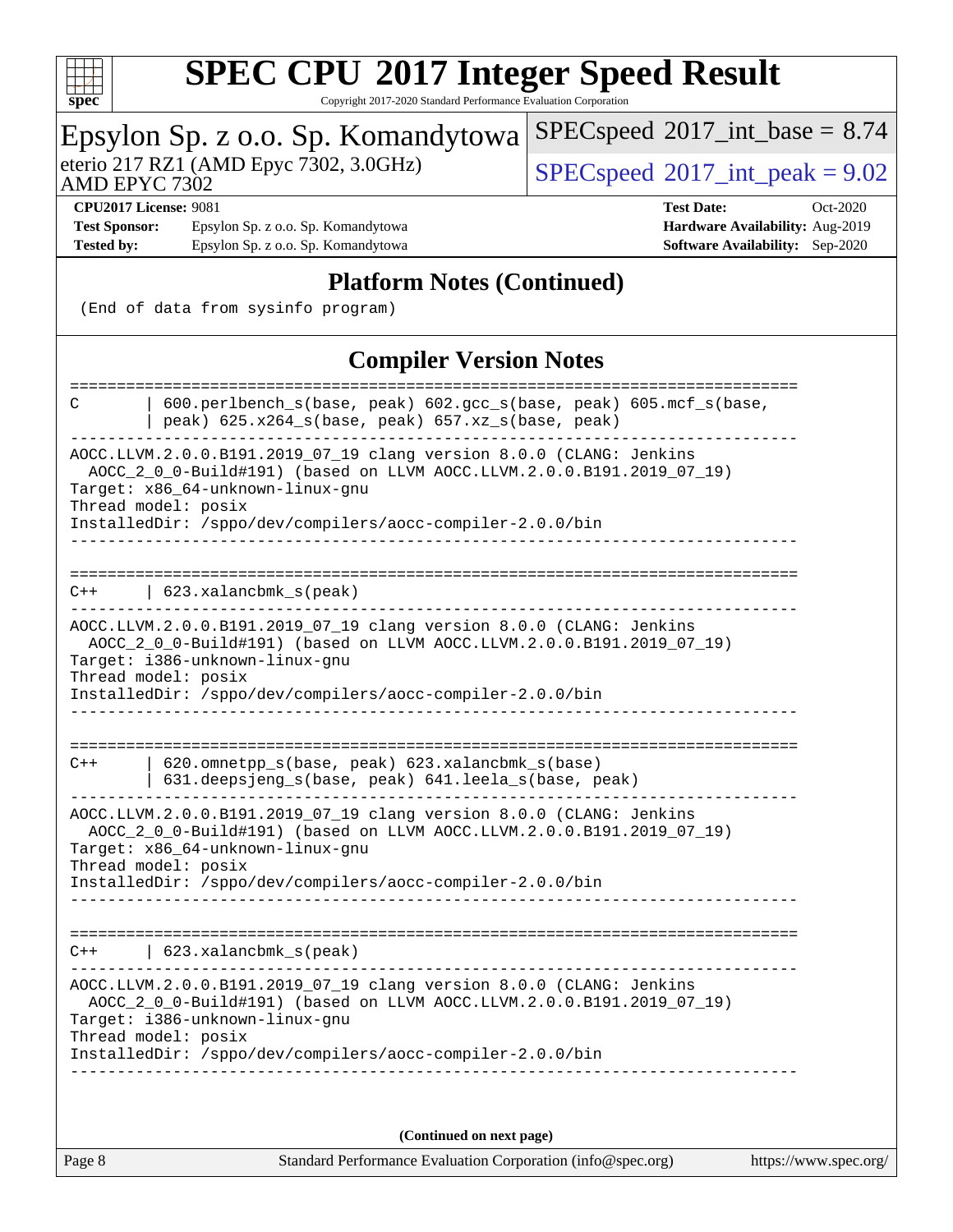

Copyright 2017-2020 Standard Performance Evaluation Corporation

| ppec                                                                                                                                                                                                                                                                 |  |                                            |  |
|----------------------------------------------------------------------------------------------------------------------------------------------------------------------------------------------------------------------------------------------------------------------|--|--------------------------------------------|--|
| Epsylon Sp. z o.o. Sp. Komandytowa                                                                                                                                                                                                                                   |  | $SPEC speed^{\circ}2017\_int\_base = 8.74$ |  |
| eterio 217 RZ1 (AMD Epyc 7302, 3.0GHz)<br>AMD EPYC 7302                                                                                                                                                                                                              |  | $SPEC speed^{\circ}2017$ int peak = 9.02   |  |
| <b>CPU2017 License: 9081</b>                                                                                                                                                                                                                                         |  | <b>Test Date:</b><br>Oct-2020              |  |
| <b>Test Sponsor:</b><br>Epsylon Sp. z o.o. Sp. Komandytowa                                                                                                                                                                                                           |  | Hardware Availability: Aug-2019            |  |
| <b>Tested by:</b><br>Epsylon Sp. z o.o. Sp. Komandytowa                                                                                                                                                                                                              |  | <b>Software Availability:</b> Sep-2020     |  |
| <b>Compiler Version Notes (Continued)</b><br>620.omnetpp_s(base, peak) 623.xalancbmk_s(base)<br>$C++$<br>631.deepsjeng_s(base, peak) 641.leela_s(base, peak)                                                                                                         |  |                                            |  |
| AOCC.LLVM.2.0.0.B191.2019_07_19 clang version 8.0.0 (CLANG: Jenkins<br>AOCC_2_0_0-Build#191) (based on LLVM AOCC.LLVM.2.0.0.B191.2019_07_19)<br>Target: x86_64-unknown-linux-gnu<br>Thread model: posix<br>InstalledDir: /sppo/dev/compilers/aocc-compiler-2.0.0/bin |  |                                            |  |
| Fortran   648. exchange 2_s (base, peak)<br>$\frac{1}{2}$                                                                                                                                                                                                            |  |                                            |  |

AOCC.LLVM.2.0.0.B191.2019\_07\_19 clang version 8.0.0 (CLANG: Jenkins AOCC\_2\_0\_0-Build#191) (based on LLVM AOCC.LLVM.2.0.0.B191.2019\_07\_19) Target: x86\_64-unknown-linux-gnu Thread model: posix InstalledDir: /sppo/dev/compilers/aocc-compiler-2.0.0/bin

#### ------------------------------------------------------------------------------

### **[Base Compiler Invocation](http://www.spec.org/auto/cpu2017/Docs/result-fields.html#BaseCompilerInvocation)**

[C benchmarks](http://www.spec.org/auto/cpu2017/Docs/result-fields.html#Cbenchmarks): [clang](http://www.spec.org/cpu2017/results/res2020q4/cpu2017-20201026-24259.flags.html#user_CCbase_clang-c)

[C++ benchmarks:](http://www.spec.org/auto/cpu2017/Docs/result-fields.html#CXXbenchmarks) [clang++](http://www.spec.org/cpu2017/results/res2020q4/cpu2017-20201026-24259.flags.html#user_CXXbase_clang-cpp)

[Fortran benchmarks](http://www.spec.org/auto/cpu2017/Docs/result-fields.html#Fortranbenchmarks): [flang](http://www.spec.org/cpu2017/results/res2020q4/cpu2017-20201026-24259.flags.html#user_FCbase_flang)

### **[Base Portability Flags](http://www.spec.org/auto/cpu2017/Docs/result-fields.html#BasePortabilityFlags)**

 600.perlbench\_s: [-DSPEC\\_LINUX\\_X64](http://www.spec.org/cpu2017/results/res2020q4/cpu2017-20201026-24259.flags.html#b600.perlbench_s_basePORTABILITY_DSPEC_LINUX_X64) [-DSPEC\\_LP64](http://www.spec.org/cpu2017/results/res2020q4/cpu2017-20201026-24259.flags.html#b600.perlbench_s_baseEXTRA_PORTABILITY_DSPEC_LP64) 602.gcc\_s: [-DSPEC\\_LP64](http://www.spec.org/cpu2017/results/res2020q4/cpu2017-20201026-24259.flags.html#suite_baseEXTRA_PORTABILITY602_gcc_s_DSPEC_LP64) 605.mcf\_s: [-DSPEC\\_LP64](http://www.spec.org/cpu2017/results/res2020q4/cpu2017-20201026-24259.flags.html#suite_baseEXTRA_PORTABILITY605_mcf_s_DSPEC_LP64) 620.omnetpp\_s: [-DSPEC\\_LP64](http://www.spec.org/cpu2017/results/res2020q4/cpu2017-20201026-24259.flags.html#suite_baseEXTRA_PORTABILITY620_omnetpp_s_DSPEC_LP64) 623.xalancbmk\_s: [-DSPEC\\_LINUX](http://www.spec.org/cpu2017/results/res2020q4/cpu2017-20201026-24259.flags.html#b623.xalancbmk_s_basePORTABILITY_DSPEC_LINUX) [-DSPEC\\_LP64](http://www.spec.org/cpu2017/results/res2020q4/cpu2017-20201026-24259.flags.html#suite_baseEXTRA_PORTABILITY623_xalancbmk_s_DSPEC_LP64) 625.x264\_s: [-DSPEC\\_LP64](http://www.spec.org/cpu2017/results/res2020q4/cpu2017-20201026-24259.flags.html#suite_baseEXTRA_PORTABILITY625_x264_s_DSPEC_LP64) 631.deepsjeng\_s: [-DSPEC\\_LP64](http://www.spec.org/cpu2017/results/res2020q4/cpu2017-20201026-24259.flags.html#suite_baseEXTRA_PORTABILITY631_deepsjeng_s_DSPEC_LP64) 641.leela\_s: [-DSPEC\\_LP64](http://www.spec.org/cpu2017/results/res2020q4/cpu2017-20201026-24259.flags.html#suite_baseEXTRA_PORTABILITY641_leela_s_DSPEC_LP64) 648.exchange2\_s: [-DSPEC\\_LP64](http://www.spec.org/cpu2017/results/res2020q4/cpu2017-20201026-24259.flags.html#suite_baseEXTRA_PORTABILITY648_exchange2_s_DSPEC_LP64)

**(Continued on next page)**

Page 9 Standard Performance Evaluation Corporation [\(info@spec.org\)](mailto:info@spec.org) <https://www.spec.org/>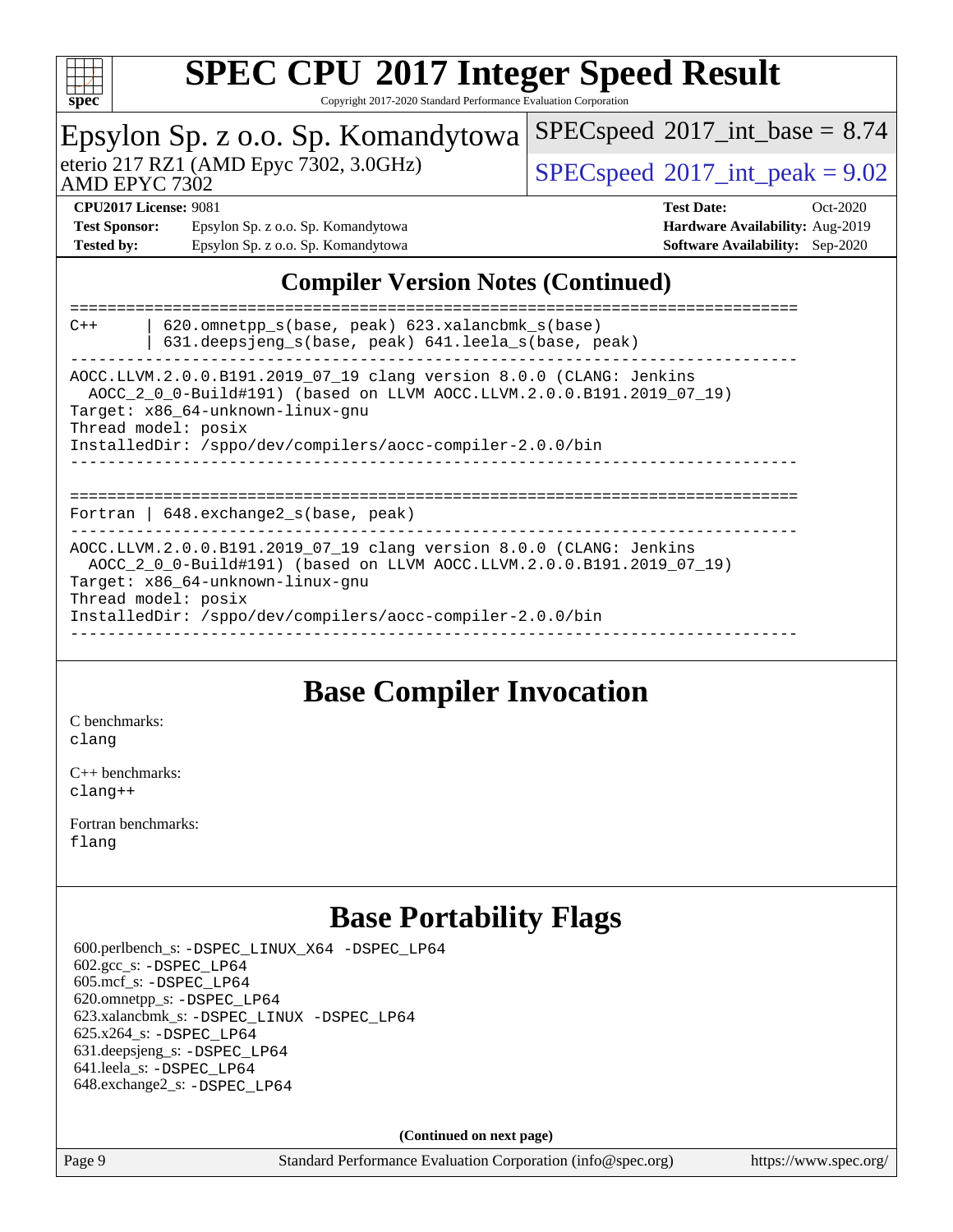

Copyright 2017-2020 Standard Performance Evaluation Corporation

# Epsylon Sp. z o.o. Sp. Komandytowa<br>eterio 217 RZ1 (AMD Epyc 7302, 3.0GHz)

 $SPECspeed@2017<sub>int</sub> peak = 9.02$  $SPECspeed@2017<sub>int</sub> peak = 9.02$ 

 $SPECspeed^{\circ}2017\_int\_base = 8.74$  $SPECspeed^{\circ}2017\_int\_base = 8.74$ 

AMD EPYC 7302

**[Test Sponsor:](http://www.spec.org/auto/cpu2017/Docs/result-fields.html#TestSponsor)** Epsylon Sp. z o.o. Sp. Komandytowa **[Hardware Availability:](http://www.spec.org/auto/cpu2017/Docs/result-fields.html#HardwareAvailability)** Aug-2019 **[Tested by:](http://www.spec.org/auto/cpu2017/Docs/result-fields.html#Testedby)** Epsylon Sp. z o.o. Sp. Komandytowa **[Software Availability:](http://www.spec.org/auto/cpu2017/Docs/result-fields.html#SoftwareAvailability)** Sep-2020

**[CPU2017 License:](http://www.spec.org/auto/cpu2017/Docs/result-fields.html#CPU2017License)** 9081 **[Test Date:](http://www.spec.org/auto/cpu2017/Docs/result-fields.html#TestDate)** Oct-2020

### **[Base Portability Flags \(Continued\)](http://www.spec.org/auto/cpu2017/Docs/result-fields.html#BasePortabilityFlags)**

657.xz\_s: [-DSPEC\\_LP64](http://www.spec.org/cpu2017/results/res2020q4/cpu2017-20201026-24259.flags.html#suite_baseEXTRA_PORTABILITY657_xz_s_DSPEC_LP64)

### **[Base Optimization Flags](http://www.spec.org/auto/cpu2017/Docs/result-fields.html#BaseOptimizationFlags)**

[C benchmarks](http://www.spec.org/auto/cpu2017/Docs/result-fields.html#Cbenchmarks):

[-flto](http://www.spec.org/cpu2017/results/res2020q4/cpu2017-20201026-24259.flags.html#user_CCbase_aocc-flto) [-Wl,-mllvm -Wl,-function-specialize](http://www.spec.org/cpu2017/results/res2020q4/cpu2017-20201026-24259.flags.html#user_CCbase_F-function-specialize_7e7e661e57922243ee67c9a1251cb8910e607325179a0ce7f2884e09a6f5d4a5ef0ae4f37e8a2a11c95fc48e931f06dc2b6016f14b511fcb441e048bef1b065a) [-Wl,-mllvm -Wl,-region-vectorize](http://www.spec.org/cpu2017/results/res2020q4/cpu2017-20201026-24259.flags.html#user_CCbase_F-region-vectorize_fb6c6b5aa293c88efc6c7c2b52b20755e943585b1fe8658c35afef78727fff56e1a56891413c30e36b8e2a6f9a71126986319243e80eb6110b78b288f533c52b) [-Wl,-mllvm -Wl,-vector-library=LIBMVEC](http://www.spec.org/cpu2017/results/res2020q4/cpu2017-20201026-24259.flags.html#user_CCbase_F-use-vector-library_0a14b27fae317f283640384a31f7bfcc2bd4c1d0b5cfc618a3a430800c9b20217b00f61303eff223a3251b4f06ffbc9739dc5296db9d1fbb9ad24a3939d86d66) [-Wl,-mllvm -Wl,-reduce-array-computations=3](http://www.spec.org/cpu2017/results/res2020q4/cpu2017-20201026-24259.flags.html#user_CCbase_F-reduce-array-computations_b882aefe7a5dda4e33149f6299762b9a720dace3e498e13756f4c04e5a19edf5315c1f3993de2e61ec41e8c206231f84e05da7040e1bb5d69ba27d10a12507e4) [-O3](http://www.spec.org/cpu2017/results/res2020q4/cpu2017-20201026-24259.flags.html#user_CCbase_F-O3) [-ffast-math](http://www.spec.org/cpu2017/results/res2020q4/cpu2017-20201026-24259.flags.html#user_CCbase_aocc-ffast-math) [-march=znver2](http://www.spec.org/cpu2017/results/res2020q4/cpu2017-20201026-24259.flags.html#user_CCbase_aocc-march_3e2e19cff2eeef60c5d90b059483627c9ea47eca6d66670dbd53f9185f6439e27eb5e104cf773e9e8ab18c8842ce63e461a3e948d0214bd567ef3ade411bf467) [-fstruct-layout=3](http://www.spec.org/cpu2017/results/res2020q4/cpu2017-20201026-24259.flags.html#user_CCbase_F-struct-layout) [-mllvm -unroll-threshold=50](http://www.spec.org/cpu2017/results/res2020q4/cpu2017-20201026-24259.flags.html#user_CCbase_F-unroll-threshold_458874500b2c105d6d5cb4d7a611c40e2b16e9e3d26b355fea72d644c3673b4de4b3932662f0ed3dbec75c491a13da2d2ca81180bd779dc531083ef1e1e549dc) [-fremap-arrays](http://www.spec.org/cpu2017/results/res2020q4/cpu2017-20201026-24259.flags.html#user_CCbase_F-fremap-arrays) [-mllvm -function-specialize](http://www.spec.org/cpu2017/results/res2020q4/cpu2017-20201026-24259.flags.html#user_CCbase_F-function-specialize_233b3bdba86027f1b094368157e481c5bc59f40286dc25bfadc1858dcd5745c24fd30d5f188710db7fea399bcc9f44a80b3ce3aacc70a8870250c3ae5e1f35b8) [-mllvm -enable-gvn-hoist](http://www.spec.org/cpu2017/results/res2020q4/cpu2017-20201026-24259.flags.html#user_CCbase_F-enable-gvn-hoist_e5856354646dd6ca1333a0ad99b817e4cf8932b91b82809fd8fd47ceff7b22a89eba5c98fd3e3fa5200368fd772cec3dd56abc3c8f7b655a71b9f9848dddedd5) [-mllvm -reduce-array-computations=3](http://www.spec.org/cpu2017/results/res2020q4/cpu2017-20201026-24259.flags.html#user_CCbase_F-reduce-array-computations_aceadb8604558b566e0e3a0d7a3c1533923dd1fa0889614e16288028922629a28d5695c24d3b3be4306b1e311c54317dfffe3a2e57fbcaabc737a1798de39145) [-mllvm -global-vectorize-slp](http://www.spec.org/cpu2017/results/res2020q4/cpu2017-20201026-24259.flags.html#user_CCbase_F-global-vectorize-slp_a3935e8627af4ced727033b1ffd4db27f4d541a363d28d82bf4c2925fb3a0fd4115d6e42d13a2829f9e024d6608eb67a85cb49770f2da5c5ac8dbc737afad603) [-mllvm -vector-library=LIBMVEC](http://www.spec.org/cpu2017/results/res2020q4/cpu2017-20201026-24259.flags.html#user_CCbase_F-use-vector-library_e584e20b4f7ec96aa109254b65d8e01d864f3d68580371b9d93ed7c338191d4cfce20c3c864632264effc6bbe4c7c38153d02096a342ee92501c4a53204a7871) [-mllvm -inline-threshold=1000](http://www.spec.org/cpu2017/results/res2020q4/cpu2017-20201026-24259.flags.html#user_CCbase_dragonegg-llvm-inline-threshold_b7832241b0a6397e4ecdbaf0eb7defdc10f885c2a282fa3240fdc99844d543fda39cf8a4a9dccf68cf19b5438ac3b455264f478df15da0f4988afa40d8243bab) [-flv-function-specialization](http://www.spec.org/cpu2017/results/res2020q4/cpu2017-20201026-24259.flags.html#user_CCbase_F-flv-function-specialization) [-z muldefs](http://www.spec.org/cpu2017/results/res2020q4/cpu2017-20201026-24259.flags.html#user_CCbase_aocc-muldefs) [-DSPEC\\_OPENMP](http://www.spec.org/cpu2017/results/res2020q4/cpu2017-20201026-24259.flags.html#suite_CCbase_DSPEC_OPENMP) [-fopenmp](http://www.spec.org/cpu2017/results/res2020q4/cpu2017-20201026-24259.flags.html#user_CCbase_aocc-fopenmp) [-fopenmp=libomp](http://www.spec.org/cpu2017/results/res2020q4/cpu2017-20201026-24259.flags.html#user_CCbase_aocc-fopenmp_3eb6ab80166bcc84161ff8c20c8d5bc344f88119f45620444596454f7d72e99b7a0ceefc2d1b4d190bd07306bbfdfc20f11f5a2dc69c9b03c72239f8406741c3) [-lomp](http://www.spec.org/cpu2017/results/res2020q4/cpu2017-20201026-24259.flags.html#user_CCbase_F-lomp) [-lpthread](http://www.spec.org/cpu2017/results/res2020q4/cpu2017-20201026-24259.flags.html#user_CCbase_F-lpthread) [-ldl](http://www.spec.org/cpu2017/results/res2020q4/cpu2017-20201026-24259.flags.html#user_CCbase_F-ldl) [-lmvec](http://www.spec.org/cpu2017/results/res2020q4/cpu2017-20201026-24259.flags.html#user_CCbase_F-lmvec) [-lamdlibm](http://www.spec.org/cpu2017/results/res2020q4/cpu2017-20201026-24259.flags.html#user_CCbase_F-lamdlibm) [-ljemalloc](http://www.spec.org/cpu2017/results/res2020q4/cpu2017-20201026-24259.flags.html#user_CCbase_jemalloc-lib) [-lflang](http://www.spec.org/cpu2017/results/res2020q4/cpu2017-20201026-24259.flags.html#user_CCbase_F-lflang)

[C++ benchmarks:](http://www.spec.org/auto/cpu2017/Docs/result-fields.html#CXXbenchmarks)

```
-flto -Wl,-mllvm -Wl,-function-specialize
-Wl,-mllvm -Wl,-region-vectorize -Wl,-mllvm -Wl,-vector-library=LIBMVEC
-Wl,-mllvm -Wl,-reduce-array-computations=3
-Wl,-mllvm -Wl,-suppress-fmas -O3 -ffast-math -march=znver2
-mllvm -loop-unswitch-threshold=200000 -mllvm -vector-library=LIBMVEC
-mllvm -unroll-threshold=100 -flv-function-specialization
-mllvm -enable-partial-unswitch -z muldefs -DSPEC_OPENMP -fopenmp
-fopenmp=libomp -lomp -lpthread -ldl -lmvec -lamdlibm -ljemalloc
-lflang
```
#### [Fortran benchmarks](http://www.spec.org/auto/cpu2017/Docs/result-fields.html#Fortranbenchmarks):

```
-flto -Wl,-mllvm -Wl,-function-specialize
-Wl,-mllvm -Wl,-region-vectorize -Wl,-mllvm -Wl,-vector-library=LIBMVEC
-Wl,-mllvm -Wl,-reduce-array-computations=3 -ffast-math
-Wl,-mllvm -Wl,-inline-recursion=4 -Wl,-mllvm -Wl,-lsr-in-nested-loop
-Wl,-mllvm -Wl,-enable-iv-split -O3 -march=znver2 -funroll-loops
-Mrecursive -mllvm -vector-library=LIBMVEC -z muldefs
-mllvm -disable-indvar-simplify -mllvm -unroll-aggressive
-mllvm -unroll-threshold=150 -DSPEC_OPENMP -fopenmp -fopenmp=libomp
-lomp -lpthread -ldl -lmvec -lamdlibm -ljemalloc -lflang
```
### **[Base Other Flags](http://www.spec.org/auto/cpu2017/Docs/result-fields.html#BaseOtherFlags)**

[C benchmarks:](http://www.spec.org/auto/cpu2017/Docs/result-fields.html#Cbenchmarks) [-Wno-return-type](http://www.spec.org/cpu2017/results/res2020q4/cpu2017-20201026-24259.flags.html#user_CCbase_F-Waocc-no-return-type)

**(Continued on next page)**

Page 10 Standard Performance Evaluation Corporation [\(info@spec.org\)](mailto:info@spec.org) <https://www.spec.org/>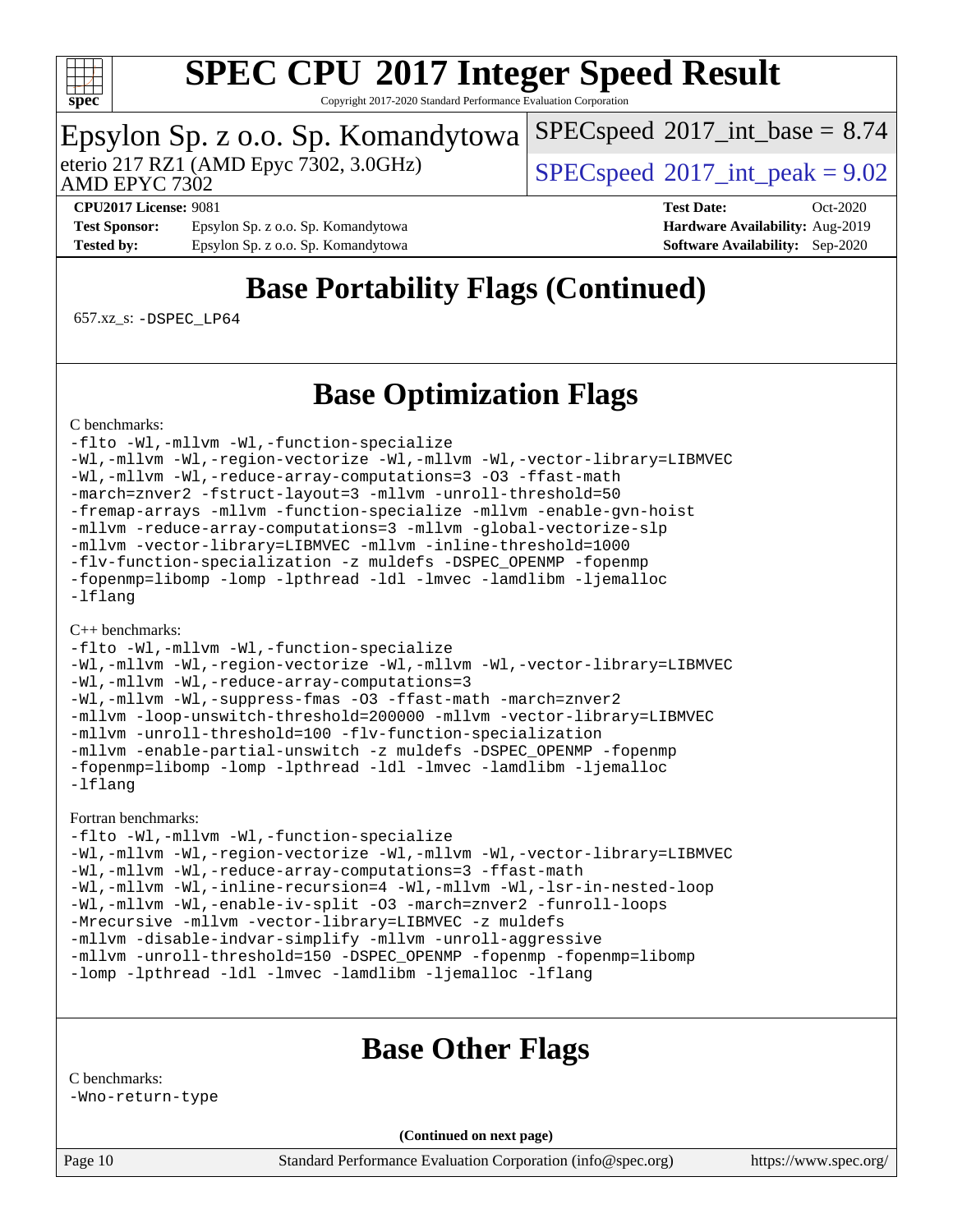

Copyright 2017-2020 Standard Performance Evaluation Corporation

## Epsylon Sp. z o.o. Sp. Komandytowa

eterio 217 RZ1 (AMD Epyc 7302, 3.0GHz)  $\text{SPEC speed} \textcircled{}2017\text{ int peak} = 9.02$ 

 $SPECspeed^{\circ}2017\_int\_base = 8.74$  $SPECspeed^{\circ}2017\_int\_base = 8.74$ 

AMD EPYC 7302

**[CPU2017 License:](http://www.spec.org/auto/cpu2017/Docs/result-fields.html#CPU2017License)** 9081 **[Test Date:](http://www.spec.org/auto/cpu2017/Docs/result-fields.html#TestDate)** Oct-2020 [Test Sponsor:](http://www.spec.org/auto/cpu2017/Docs/result-fields.html#TestSponsor) Epsylon Sp. z o.o. Sp. Komandytowa **[Hardware Availability:](http://www.spec.org/auto/cpu2017/Docs/result-fields.html#HardwareAvailability)** Aug-2019 **[Tested by:](http://www.spec.org/auto/cpu2017/Docs/result-fields.html#Testedby)** Epsylon Sp. z o.o. Sp. Komandytowa **[Software Availability:](http://www.spec.org/auto/cpu2017/Docs/result-fields.html#SoftwareAvailability)** Sep-2020

### **[Base Other Flags \(Continued\)](http://www.spec.org/auto/cpu2017/Docs/result-fields.html#BaseOtherFlags)**

[C++ benchmarks](http://www.spec.org/auto/cpu2017/Docs/result-fields.html#CXXbenchmarks): [-Wno-return-type](http://www.spec.org/cpu2017/results/res2020q4/cpu2017-20201026-24259.flags.html#user_CXXbase_F-Waocc-no-return-type)

[Fortran benchmarks:](http://www.spec.org/auto/cpu2017/Docs/result-fields.html#Fortranbenchmarks) [-Wno-return-type](http://www.spec.org/cpu2017/results/res2020q4/cpu2017-20201026-24259.flags.html#user_FCbase_F-Waocc-no-return-type)

### **[Peak Compiler Invocation](http://www.spec.org/auto/cpu2017/Docs/result-fields.html#PeakCompilerInvocation)**

[C benchmarks](http://www.spec.org/auto/cpu2017/Docs/result-fields.html#Cbenchmarks): [clang](http://www.spec.org/cpu2017/results/res2020q4/cpu2017-20201026-24259.flags.html#user_CCpeak_clang-c)

[C++ benchmarks:](http://www.spec.org/auto/cpu2017/Docs/result-fields.html#CXXbenchmarks) [clang++](http://www.spec.org/cpu2017/results/res2020q4/cpu2017-20201026-24259.flags.html#user_CXXpeak_clang-cpp)

[Fortran benchmarks](http://www.spec.org/auto/cpu2017/Docs/result-fields.html#Fortranbenchmarks): [flang](http://www.spec.org/cpu2017/results/res2020q4/cpu2017-20201026-24259.flags.html#user_FCpeak_flang)

### **[Peak Portability Flags](http://www.spec.org/auto/cpu2017/Docs/result-fields.html#PeakPortabilityFlags)**

 600.perlbench\_s: [-DSPEC\\_LINUX\\_X64](http://www.spec.org/cpu2017/results/res2020q4/cpu2017-20201026-24259.flags.html#b600.perlbench_s_peakPORTABILITY_DSPEC_LINUX_X64) [-DSPEC\\_LP64](http://www.spec.org/cpu2017/results/res2020q4/cpu2017-20201026-24259.flags.html#b600.perlbench_s_peakEXTRA_PORTABILITY_DSPEC_LP64) 602.gcc\_s: [-DSPEC\\_LP64](http://www.spec.org/cpu2017/results/res2020q4/cpu2017-20201026-24259.flags.html#suite_peakEXTRA_PORTABILITY602_gcc_s_DSPEC_LP64) 605.mcf\_s: [-DSPEC\\_LP64](http://www.spec.org/cpu2017/results/res2020q4/cpu2017-20201026-24259.flags.html#suite_peakEXTRA_PORTABILITY605_mcf_s_DSPEC_LP64) 620.omnetpp\_s: [-DSPEC\\_LP64](http://www.spec.org/cpu2017/results/res2020q4/cpu2017-20201026-24259.flags.html#suite_peakEXTRA_PORTABILITY620_omnetpp_s_DSPEC_LP64) 623.xalancbmk\_s: [-DSPEC\\_LINUX](http://www.spec.org/cpu2017/results/res2020q4/cpu2017-20201026-24259.flags.html#b623.xalancbmk_s_peakPORTABILITY_DSPEC_LINUX) [-D\\_FILE\\_OFFSET\\_BITS=64](http://www.spec.org/cpu2017/results/res2020q4/cpu2017-20201026-24259.flags.html#user_peakEXTRA_PORTABILITY623_xalancbmk_s_F-D_FILE_OFFSET_BITS_5ae949a99b284ddf4e95728d47cb0843d81b2eb0e18bdfe74bbf0f61d0b064f4bda2f10ea5eb90e1dcab0e84dbc592acfc5018bc955c18609f94ddb8d550002c) 625.x264\_s: [-DSPEC\\_LP64](http://www.spec.org/cpu2017/results/res2020q4/cpu2017-20201026-24259.flags.html#suite_peakEXTRA_PORTABILITY625_x264_s_DSPEC_LP64) 631.deepsjeng\_s: [-DSPEC\\_LP64](http://www.spec.org/cpu2017/results/res2020q4/cpu2017-20201026-24259.flags.html#suite_peakEXTRA_PORTABILITY631_deepsjeng_s_DSPEC_LP64) 641.leela\_s: [-DSPEC\\_LP64](http://www.spec.org/cpu2017/results/res2020q4/cpu2017-20201026-24259.flags.html#suite_peakEXTRA_PORTABILITY641_leela_s_DSPEC_LP64) 648.exchange2\_s: [-DSPEC\\_LP64](http://www.spec.org/cpu2017/results/res2020q4/cpu2017-20201026-24259.flags.html#suite_peakEXTRA_PORTABILITY648_exchange2_s_DSPEC_LP64) 657.xz\_s: [-DSPEC\\_LP64](http://www.spec.org/cpu2017/results/res2020q4/cpu2017-20201026-24259.flags.html#suite_peakEXTRA_PORTABILITY657_xz_s_DSPEC_LP64)

## **[Peak Optimization Flags](http://www.spec.org/auto/cpu2017/Docs/result-fields.html#PeakOptimizationFlags)**

[C benchmarks](http://www.spec.org/auto/cpu2017/Docs/result-fields.html#Cbenchmarks):

 600.perlbench\_s: [-flto](http://www.spec.org/cpu2017/results/res2020q4/cpu2017-20201026-24259.flags.html#user_peakCOPTIMIZELDFLAGS600_perlbench_s_aocc-flto) [-Wl,-mllvm -Wl,-function-specialize](http://www.spec.org/cpu2017/results/res2020q4/cpu2017-20201026-24259.flags.html#user_peakLDFLAGS600_perlbench_s_F-function-specialize_7e7e661e57922243ee67c9a1251cb8910e607325179a0ce7f2884e09a6f5d4a5ef0ae4f37e8a2a11c95fc48e931f06dc2b6016f14b511fcb441e048bef1b065a) [-Wl,-mllvm -Wl,-region-vectorize](http://www.spec.org/cpu2017/results/res2020q4/cpu2017-20201026-24259.flags.html#user_peakLDFLAGS600_perlbench_s_F-region-vectorize_fb6c6b5aa293c88efc6c7c2b52b20755e943585b1fe8658c35afef78727fff56e1a56891413c30e36b8e2a6f9a71126986319243e80eb6110b78b288f533c52b) [-Wl,-mllvm -Wl,-vector-library=LIBMVEC](http://www.spec.org/cpu2017/results/res2020q4/cpu2017-20201026-24259.flags.html#user_peakLDFLAGS600_perlbench_s_F-use-vector-library_0a14b27fae317f283640384a31f7bfcc2bd4c1d0b5cfc618a3a430800c9b20217b00f61303eff223a3251b4f06ffbc9739dc5296db9d1fbb9ad24a3939d86d66) [-Wl,-mllvm -Wl,-reduce-array-computations=3](http://www.spec.org/cpu2017/results/res2020q4/cpu2017-20201026-24259.flags.html#user_peakLDFLAGS600_perlbench_s_F-reduce-array-computations_b882aefe7a5dda4e33149f6299762b9a720dace3e498e13756f4c04e5a19edf5315c1f3993de2e61ec41e8c206231f84e05da7040e1bb5d69ba27d10a12507e4)

**(Continued on next page)**

Page 11 Standard Performance Evaluation Corporation [\(info@spec.org\)](mailto:info@spec.org) <https://www.spec.org/>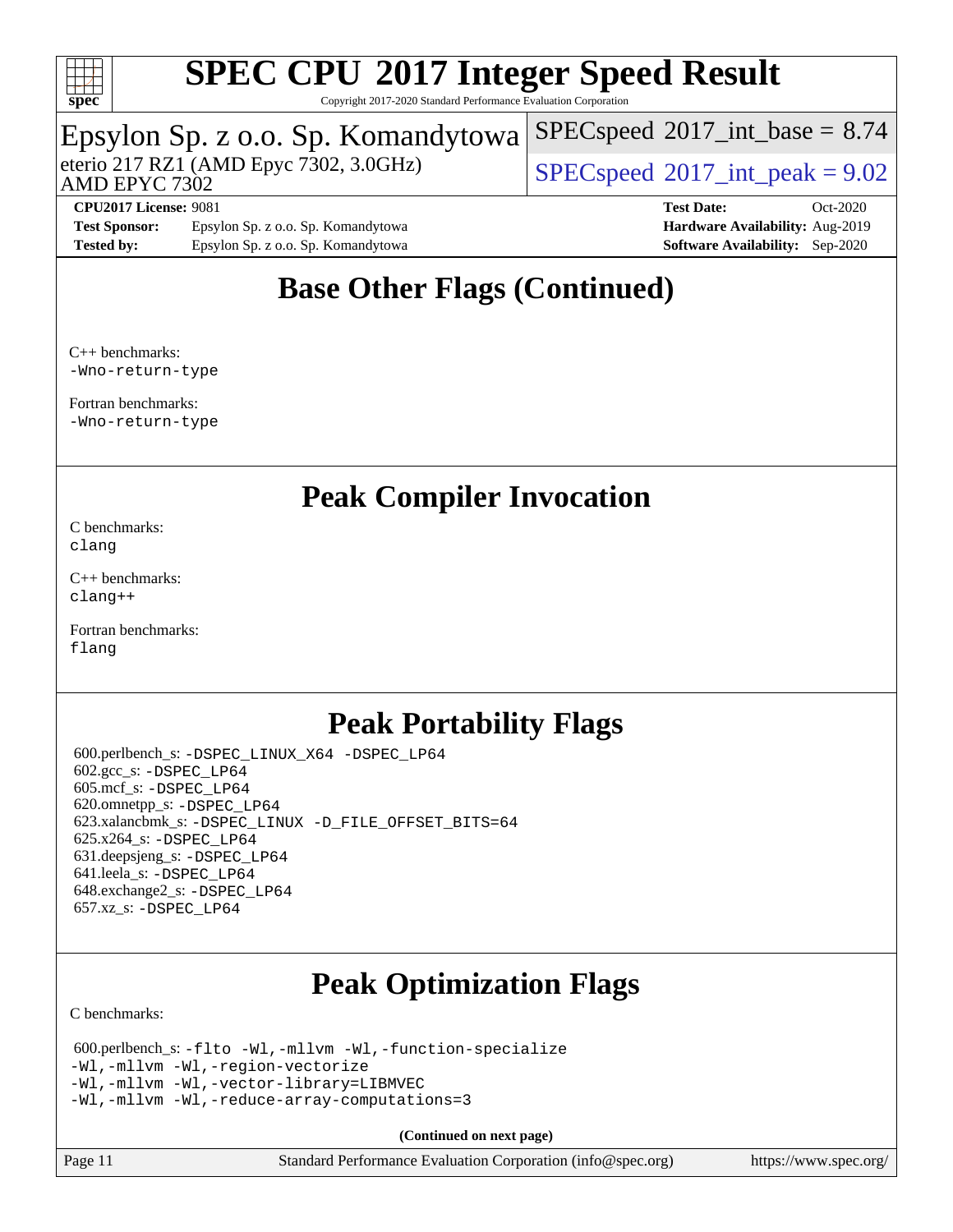

Copyright 2017-2020 Standard Performance Evaluation Corporation

### Epsylon Sp. z o.o. Sp. Komandytowa

AMD EPYC 7302

eterio 217 RZ1 (AMD Epyc 7302, 3.0GHz)  $\text{SPEC speed} \textcircled{}2017\text{ int peak} = 9.02$ 

 $SPECspeed^{\circ}2017\_int\_base = 8.74$  $SPECspeed^{\circ}2017\_int\_base = 8.74$ 

**[Test Sponsor:](http://www.spec.org/auto/cpu2017/Docs/result-fields.html#TestSponsor)** Epsylon Sp. z o.o. Sp. Komandytowa **[Hardware Availability:](http://www.spec.org/auto/cpu2017/Docs/result-fields.html#HardwareAvailability)** Aug-2019 **[Tested by:](http://www.spec.org/auto/cpu2017/Docs/result-fields.html#Testedby)** Epsylon Sp. z o.o. Sp. Komandytowa **[Software Availability:](http://www.spec.org/auto/cpu2017/Docs/result-fields.html#SoftwareAvailability)** Sep-2020

**[CPU2017 License:](http://www.spec.org/auto/cpu2017/Docs/result-fields.html#CPU2017License)** 9081 **[Test Date:](http://www.spec.org/auto/cpu2017/Docs/result-fields.html#TestDate)** Oct-2020

## **[Peak Optimization Flags \(Continued\)](http://www.spec.org/auto/cpu2017/Docs/result-fields.html#PeakOptimizationFlags)**

```
 600.perlbench_s (continued):
-fprofile-instr-generate(pass 1)
-fprofile-instr-use(pass 2) -Ofast -march=znver2
-mno-sse4a -fstruct-layout=5
-mllvm -vectorize-memory-aggressively
-mllvm -function-specialize -mllvm -enable-gvn-hoist
-mllvm -unroll-threshold=50 -fremap-arrays
-mllvm -vector-library=LIBMVEC
-mllvm -reduce-array-computations=3
-mllvm -global-vectorize-slp -mllvm -inline-threshold=1000
-flv-function-specialization -DSPEC_OPENMP -fopenmp
-lmvec -lamdlibm -fopenmp=libomp -lomp -lpthread -ldl
-ljemalloc -lflang
 602.gcc_s: -flto -Wl,-mllvm -Wl,-function-specialize
-Wl,-mllvm -Wl,-region-vectorize
-Wl,-mllvm -Wl,-vector-library=LIBMVEC
-Wl,-mllvm -Wl,-reduce-array-computations=3 -Ofast
-march=znver2 -mno-sse4a -fstruct-layout=5
-mllvm -vectorize-memory-aggressively
-mllvm -function-specialize -mllvm -enable-gvn-hoist
-mllvm -unroll-threshold=50 -fremap-arrays
-mllvm -vector-library=LIBMVEC
-mllvm -reduce-array-computations=3
-mllvm -global-vectorize-slp -mllvm -inline-threshold=1000
-flv-function-specialization -z muldefs -DSPEC_OPENMP
-fopenmp -fgnu89-inline -fopenmp=libomp -lomp -lpthread
-ldl -ljemalloc
 605.mcf_s: -flto -Wl,-mllvm -Wl,-function-specialize
-Wl,-mllvm -Wl,-region-vectorize
-Wl,-mllvm -Wl,-vector-library=LIBMVEC
-Wl,-mllvm -Wl,-reduce-array-computations=3 -Ofast
-march=znver2 -mno-sse4a -fstruct-layout=5
-mllvm -vectorize-memory-aggressively
-mllvm -function-specialize -mllvm -enable-gvn-hoist
-mllvm -unroll-threshold=50 -fremap-arrays
-mllvm -vector-library=LIBMVEC
-mllvm -reduce-array-computations=3
-mllvm -global-vectorize-slp -mllvm -inline-threshold=1000
-flv-function-specialization -DSPEC_OPENMP -fopenmp
-lmvec -lamdlibm -fopenmp=libomp -lomp -lpthread -ldl
-ljemalloc -lflang
 625.x264_s: Same as 600.perlbench_s
```
**(Continued on next page)**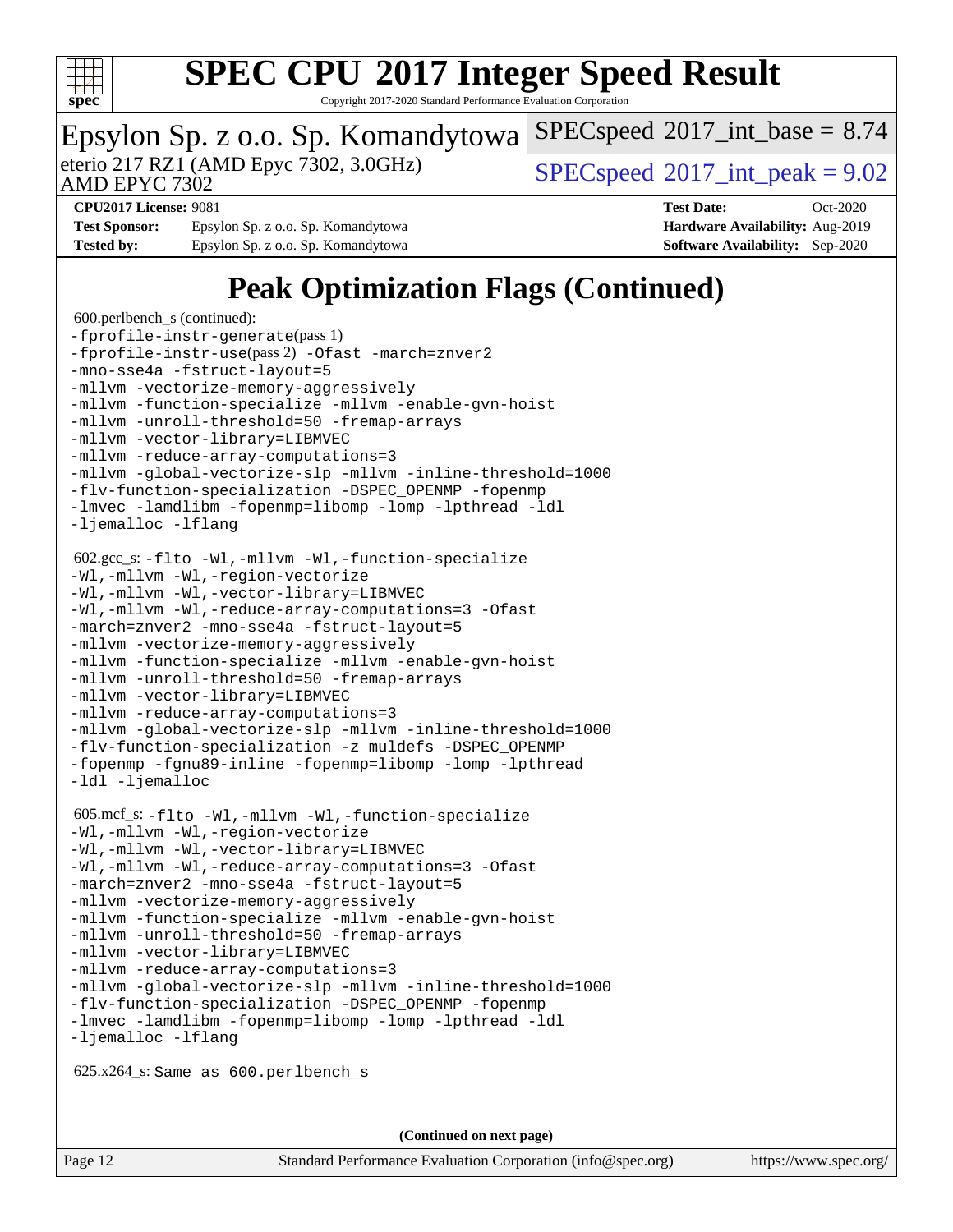

Copyright 2017-2020 Standard Performance Evaluation Corporation

### Epsylon Sp. z o.o. Sp. Komandytowa

AMD EPYC 7302

eterio 217 RZ1 (AMD Epyc 7302, 3.0GHz)  $\text{SPEC speed} \textcircled{}2017\text{ int peak} = 9.02$ 

 $SPECspeed^{\circ}2017\_int\_base = 8.74$  $SPECspeed^{\circ}2017\_int\_base = 8.74$ 

**[Test Sponsor:](http://www.spec.org/auto/cpu2017/Docs/result-fields.html#TestSponsor)** Epsylon Sp. z o.o. Sp. Komandytowa **[Hardware Availability:](http://www.spec.org/auto/cpu2017/Docs/result-fields.html#HardwareAvailability)** Aug-2019 **[Tested by:](http://www.spec.org/auto/cpu2017/Docs/result-fields.html#Testedby)** Epsylon Sp. z o.o. Sp. Komandytowa **[Software Availability:](http://www.spec.org/auto/cpu2017/Docs/result-fields.html#SoftwareAvailability)** Sep-2020

**[CPU2017 License:](http://www.spec.org/auto/cpu2017/Docs/result-fields.html#CPU2017License)** 9081 **[Test Date:](http://www.spec.org/auto/cpu2017/Docs/result-fields.html#TestDate)** Oct-2020

### **[Peak Optimization Flags \(Continued\)](http://www.spec.org/auto/cpu2017/Docs/result-fields.html#PeakOptimizationFlags)**

```
 657.xz_s: -flto -Wl,-mllvm -Wl,-function-specialize
-Wl,-mllvm -Wl,-region-vectorize
-Wl,-mllvm -Wl,-vector-library=LIBMVEC
-Wl,-mllvm -Wl,-reduce-array-computations=3 -Ofast
-march=znver2 -mno-sse4a -fstruct-layout=5
-mllvm -vectorize-memory-aggressively
-mllvm -function-specialize -mllvm -enable-gvn-hoist
-mllvm -unroll-threshold=50 -fremap-arrays
-mllvm -vector-library=LIBMVEC
-mllvm -reduce-array-computations=3
-mllvm -global-vectorize-slp -mllvm -inline-threshold=1000
-flv-function-specialization -DSPEC_OPENMP -fopenmp
-fopenmp=libomp -lomp -lpthread -ldl -lmvec -lamdlibm
-ljemalloc -lflang
C++ benchmarks: 
 620.omnetpp_s: -flto -Wl,-mllvm -Wl,-function-specialize
-Wl,-mllvm -Wl,-region-vectorize
-Wl,-mllvm -Wl,-vector-library=LIBMVEC
-Wl,-mllvm -Wl,-reduce-array-computations=3 -Ofast
-march=znver2 -flv-function-specialization
-mllvm -unroll-threshold=100
-mllvm -enable-partial-unswitch
-mllvm -loop-unswitch-threshold=200000
-mllvm -vector-library=LIBMVEC
-mllvm -inline-threshold=1000 -DSPEC_OPENMP -fopenmp
-fopenmp=libomp -lomp -lpthread -ldl -lmvec -lamdlibm
-ljemalloc -lflang
 623.xalancbmk_s: -m32 -flto -Wl,-mllvm -Wl,-function-specialize
-Wl,-mllvm -Wl,-region-vectorize
-Wl,-mllvm -Wl,-vector-library=LIBMVEC
-Wl,-mllvm -Wl,-reduce-array-computations=3 -Ofast
-march=znver2 -flv-function-specialization
-mllvm -unroll-threshold=100
-mllvm -enable-partial-unswitch
-mllvm -loop-unswitch-threshold=200000
-mllvm -vector-library=LIBMVEC
-mllvm -inline-threshold=1000 -DSPEC_OPENMP -fopenmp
-fopenmp=libomp -lomp -lpthread -ldl -ljemalloc
 631.deepsjeng_s: Same as 620.omnetpp_s
 641.leela_s: basepeak = yes
                                    (Continued on next page)
```